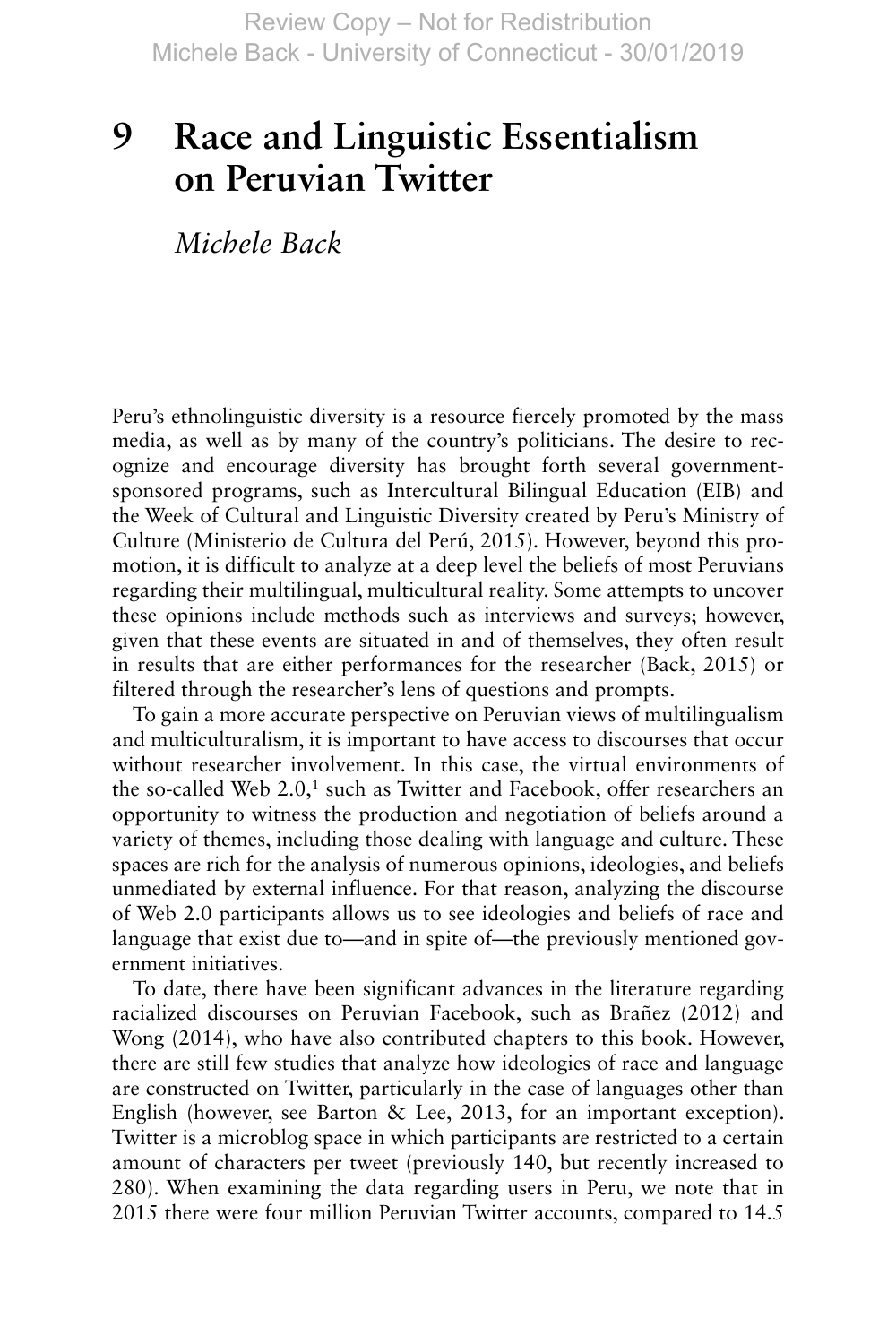#### 190 *Michele Back*

million Peruvian Facebook accounts, a number that no doubt has risen in the past few years and does not include individuals from the Peruvian diaspora ( Gestión, 2015 ; Perú21, 2015 ). Though fewer than Facebook, Peruvian Twitter users published an average of 11,000 Tweets per hour in 2015, making this particular platform quite productive for observing real time opinions about certain events.

In this chapter I explore the diversity of reactions found on Peruvian Twitter to two discursive events that occurred in Quechua. The first event was a greeting in the language used by presidential candidate Keiko Fujimori during a presidential debate in May of 2011, which generated mostly negative reactions. The second event is composed of a series of tweets in Quechua by the soccer player Claudio Pizarro during the Copa America soccer tournament in 2015, which resulted in mainly positive reactions. In my analysis I show that the reactions to Fujimori's greeting are defined by a highly racialized language, as participants negated her right to speak Quechua by emphasizing her Asian roots. On the other hand, I note the near absence of racialized discourses in the reactions to Pizarro's tweets. Despite this difference, both categories of reactions contained essentialist messages about multilingualism and the capacity to speak Quechua. By highlighting the presence and absence of racialized terms, I show that these differences do not only have to do with the contexts of the events, but also with underlying essentialized ideologies around race, ethnicity, and language.

In the following section I discuss the theoretical and methodological frameworks that I used to analyze these data, including theories of racism and citizen sociolinguistics ( Rymes & Leone, 2014 ). Afterwards, I offer more details about the two events and the methods of data collection and analysis before proceeding to the findings. I conclude with a discussion on the implications for negotiating ideologies of language and race in Peru.

## **Theoretical and Methodological Frameworks**

The interactive, almost synchronous quality of discourse on Twitter requires a careful definition of the concepts of community and interaction in this context, beyond the more generalized studies that have been conducted on these themes (Huberman, Romero,  $\&$  Wu, 2009; Java, Song, Finin,  $\&$  Seng, 2007; Honeycutt & Herring, 2009; Hermida, 2010; Zappavigna, 2012; Graham, Jackson, & Broersma, 2014 ). What we do know from these previous studies is that Twitter has been used mainly to promote, discuss, and create affiliative spaces. However, there is some debate as to whether these spaces are more inclusive or more restrictive compared to non-virtual environments. For example, Huberman, Romero, and Wu (2009) posited that virtual environments, instead of inviting a diversity of opinions, can result in interactions restricted to "those few that matter and that reciprocate [participant] attention" (p. 1). Recent research on US President Donald Trump's use of Twitter has expanded upon this assessment, taking an even more negative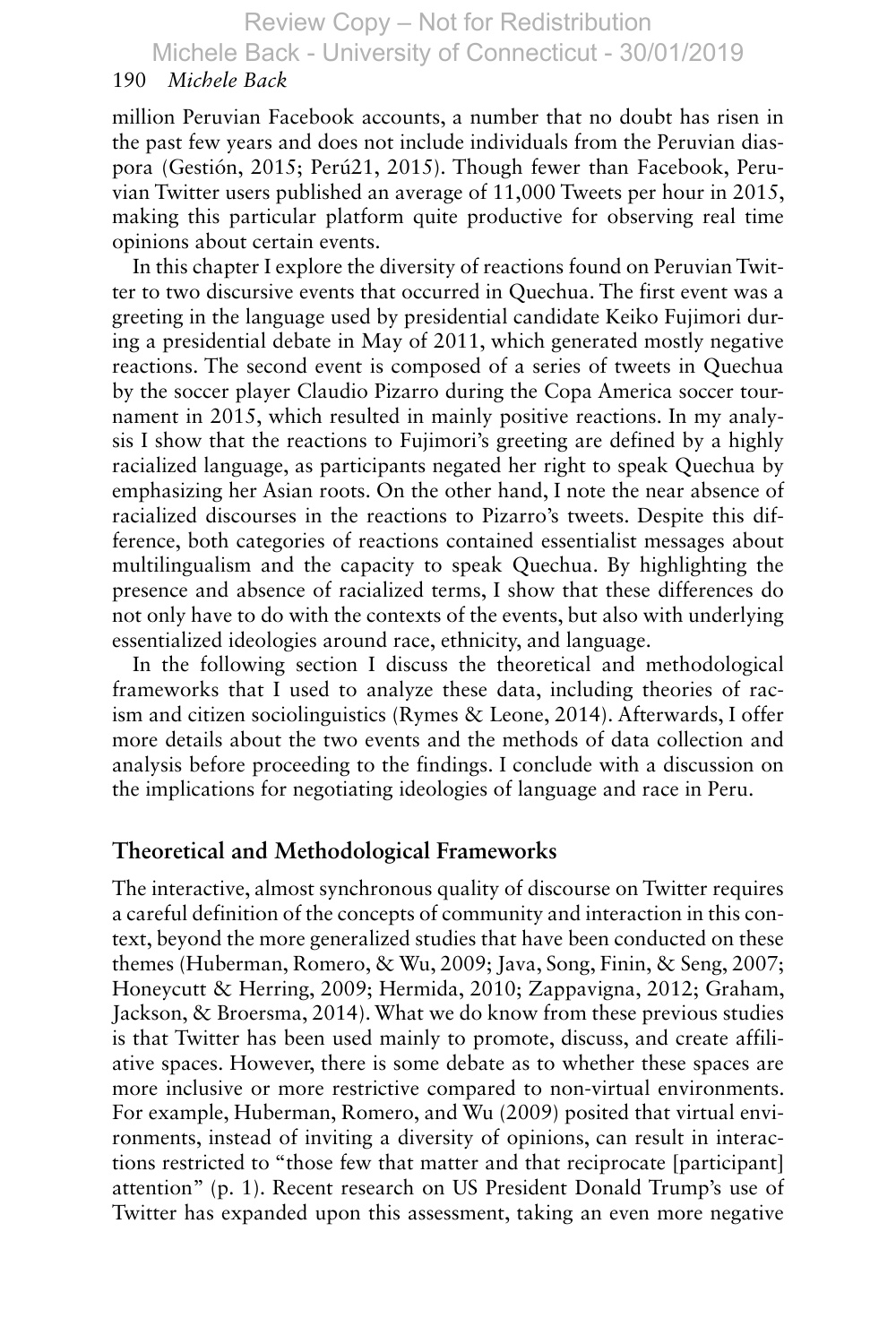### *Race and Linguistic Essentialism* 191

view of the platform. Researchers have concluded that Trump's Twitter style heralds a "counter-trend" in political discourse "towards de-professionalism and even amateurism" (Enli, 2017) and, more generally, that "Twitter privileges discourse that is simple, impulsive, and uncivil" (Ott, 2016, p. 59). On the other hand, some researchers of politics on Twitter have found that politicians who use Twitter in a more interactive manner (versus the one-way proclamations characteristic of President Trump) end up fostering increased dialogue with a wider variety of people (Graham, Jackson, & Broersma,  $2014$ .

Whether affiliative spaces on Twitter are characterized by positive or negative interactions, the unique quality of this platform allows researchers to undergo a careful analysis of how opinions develop in real time, as well as observe the hierarchies that develop inside these discussions. With an analysis of markers of popularity and hierarchy such as retweets, favorites,<sup>2</sup> and replies, it is possible to not only witness the evolution of a discussion, but also analyze the impact that this discussion has had among even passive observers of any given interaction. Twitter also offers the possibility of categorizing discussions through tools such as hashtags (permitting anyone to follow published tweets on a particular theme), retweets (which amplify and share comments and opinions related to a conversation), and tagging other participants by incorporating their Twitter handle into a tweet. Moreover, the character restriction and the almost synchronic nature of interactions on Twitter limit both the production and reception of each tweet.

Interactions on Twitter can be characterized by what Du Bois (2007) and Jaffe (2009 ) have termed *stance taking*. This notion does not only refer to the position taken with respect to the content of the message, but also with respect to the interlocutor. In this way, these interactions can also be viewed as *performances* by participants who keenly recognize the presence of an audience (Barton & Lee, 2013; Bauman & Briggs, 1990). Interactions on Twitter are rich in stance taking and performance, which are observable through discourse analysis. Discursive resources that index attitudes regarding what is said and to whom include hedges such as "I think" and "I suppose," value expressions such as "I love it" or "I like it," the use of images or emoticons, and translanguaging or language alternation, among other elements. These postures are created and renegotiated by participants in highly collaborative ways.

When these interactions occur around linguistic themes, the resulting stances taken and performances correspond to what Rymes and Leone (2014 ) termed "citizen sociolinguistics," which focuses on how participants debate and evaluate topics regarding language and society. Citizen sociolinguistics is a methodological approach that analyzes participant linguistic ideologies and opinions as they emerge in daily discourse, mainly in the social media platforms of Web 2.0. This approach goes beyond the traditional contexts of speech community, country, or region of traditional sociolinguistics. Observing citizen interactions in this spontaneous way removes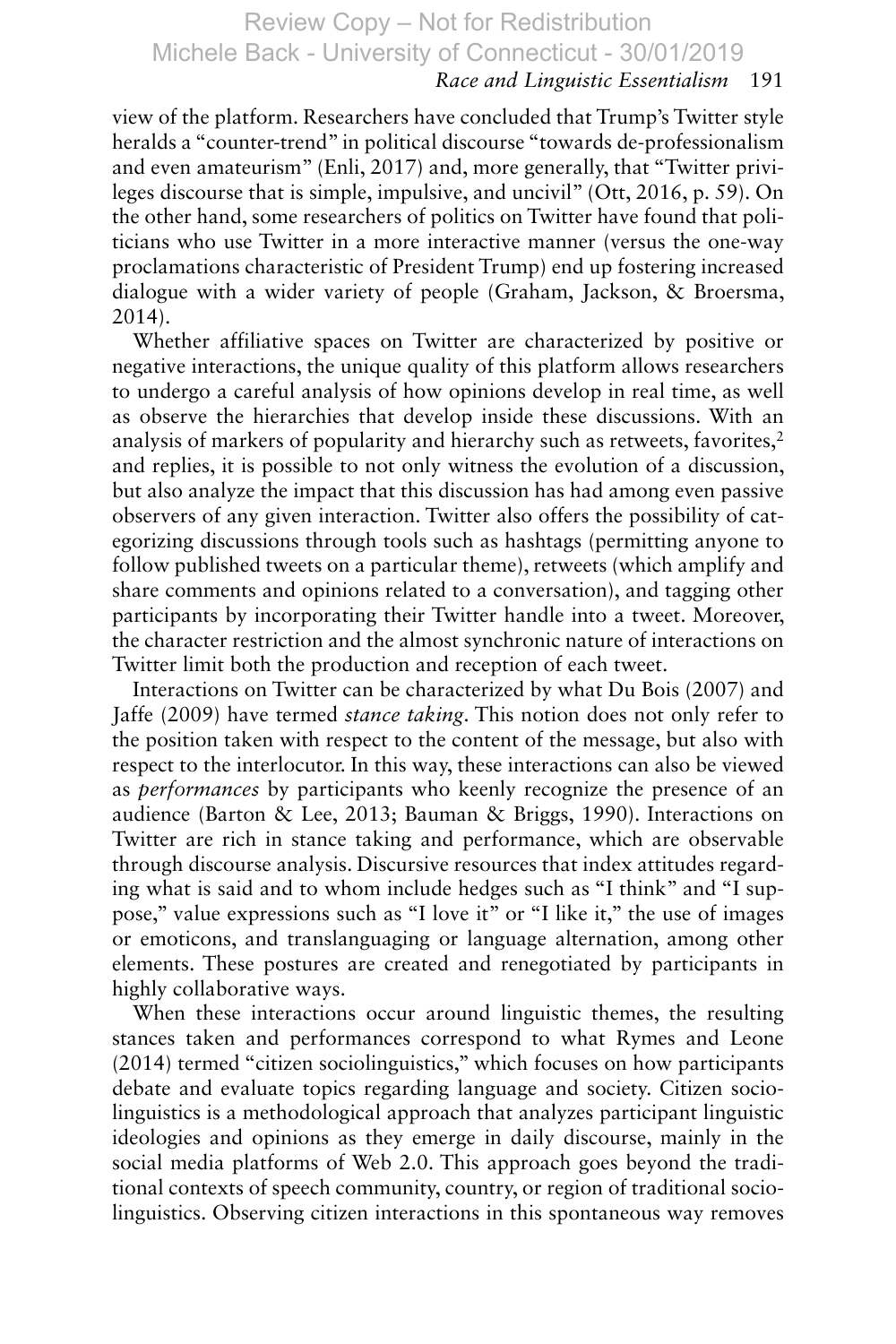Michele Back - University of Connecticut - 30/01/2019

#### 192 *Michele Back*

researchers from traditional hierarchies, permitting view of ideologies unfettered by analytical filters or traditional methods such as interviews and surveys. However, it is important to mention that this sociolinguistic approach "by and for" citizens, instead of defying linguistic, racial, and ethnic stereotypes, often reinforces those same beliefs, as we will see in the analysis to follow.

Similarly, ideologies of race and language do not exist in isolation offline; in fact, as Daniels (2013 ) outlined, race and racism persist in virtual environments in both unique and well-established forms. Within Web 2.0 tools such as social media sites, we can observe a continuity of the categories proposed by Van Dijk (2002, 2005) in his research on racialized discourses; that is, discourses of *difference*, of *deviance*, and of *threat*. According to Van Dijk, these categories increase in their level of negativity, although all three types of discourses can cause harm to the marginalized subject of the discourse. Discourses of difference position a minority individual or group as other, or as someone profoundly different from the speaker; one example would be emphasizing the cultural differences between indigenous and Europeanorigin Peruvians, without considering their similarities. Discourses of deviance portray the actions of an individual or group as beyond the norm, as if this individual or group were acting in a way that they "shouldn't" according to the associations that the speaker has with their perceived race. An example of this discourse would be laughing at a person of a particular race who speaks a language that is not commonly associated with that race. Finally, discourses of threat are the most pernicious, portraying the individual or group as aggressive, criminal, or "dangerous" with respect to the values of the dominant culture. A clear example of this discourse is President Trump's categorization of Mexicans and Central Americans as rapists and drug dealers.

In the analysis to follow I focus on the first two categories proposed by Van Dijk (2002, 2005). I show how these ideologies influence the discourses surrounding Keiko Fujimori's greeting in Quechua and how this greeting is positioned as something abnormal and laughable. By comparing these reactions with those surrounding Claudio Pizarro's tweets in Quechua, we note that the reactions to Pizarro constructed the soccer player as an "acceptable" user of Quechua, even though he is also a non-indigenous, non-speaker of the language. I analyze how citizen sociolinguistics operates in these discussions, as well as the implications for overall attitudes towards multilingualism and race in Peru. Before this, however, I contextualize the analyzed discursive events and describe my data collection and analysis methods.

#### **Discursive Events and Methods of Analysis**

As mentioned in the introduction, this analysis was spurred by two discursive events that occurred within four years of each other. The first event took place during Peru's 2011 presidential campaign. From the start, this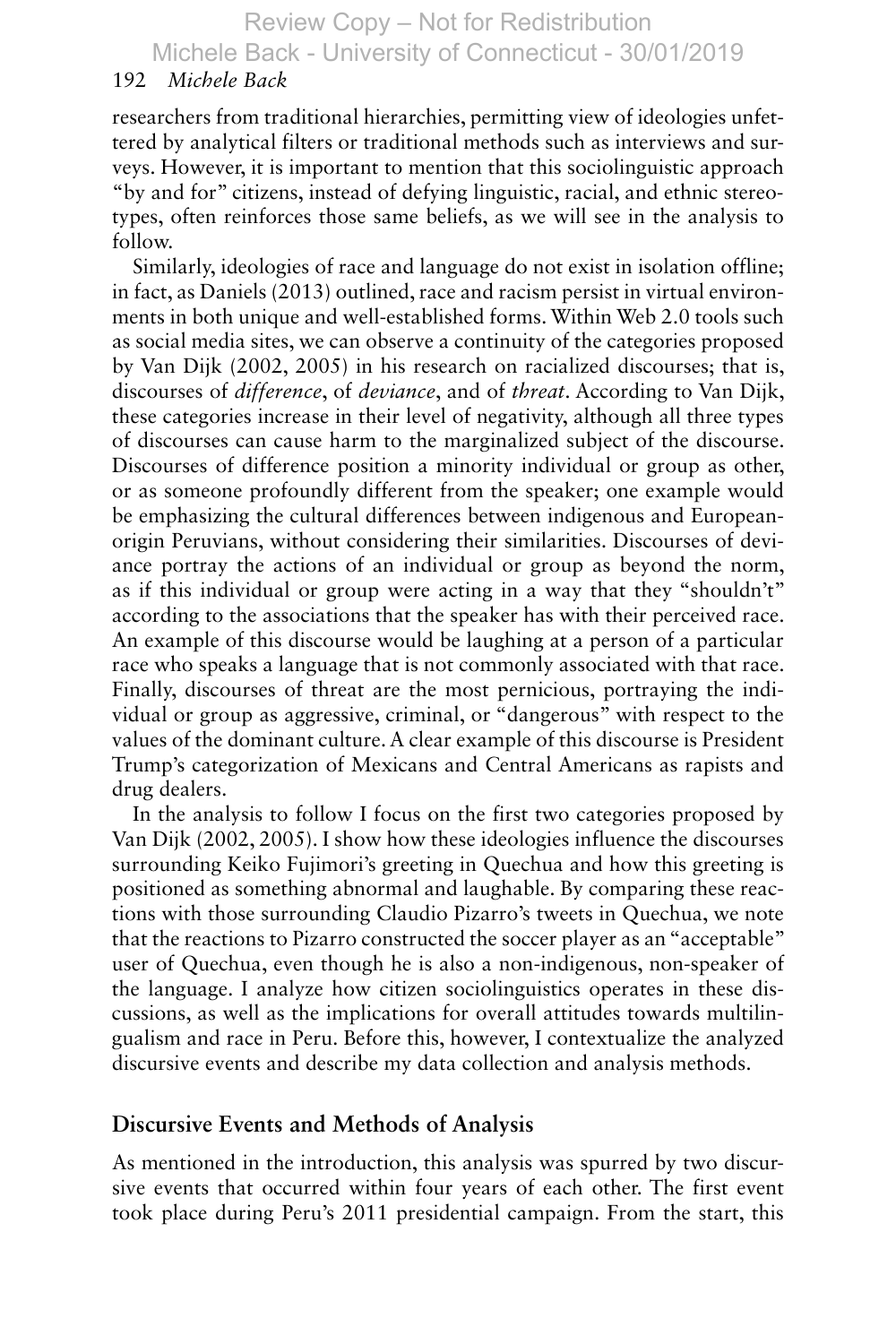## *Race and Linguistic Essentialism* 193

campaign was characterized by an extremely diverse slate of candidates, including an ex-president of indigenous origin (Alejandro Toledo), a banker of Polish descent with dual citizenship in Peru and the United States (Pedro Pablo Kuczynski), an ex-military official with phenotypically indigenous traits (Ollanta Humala), and the daughter of ex-president Alberto Fujimori, of Japanese origin (Keiko Fujimori). During the last weeks of the campaign, the slate of candidates was reduced to Ollanta Humala and Keiko Fujimori; the discursive event under analysis occurred during their second and final debate.

During this second round of debates, Fujimori began a response to Humala with the following greeting in Quechua: " *Allillanchu, warmikuna, llactamasikuna*." The Spanish translation of this greeting, according to several mass media sources, was "Greetings to our countrymen and women. We are of our own land" (Foros Perú, 2011). Some online discussion forums changed the translation to "Greetings to our countrymen and women," eliminating the expression "we are of our own land" (Foros Perú, 2011). This second translation appears closer to the original Quechua. It is difficult to ascertain if the source of the first translation was Fujimori's campaign staff or if it was conducted by a journalist, as the reports on the event do not specify the origin. Although the translation and the amount of discussion surrounding what Fujimori actually meant to say in Quechua could constitute its own study, in this chapter I will concentrate specifically on the reactions on Twitter after this greeting was broadcast on television.

The second discursive event happened four years afterwards, when the Peruvian national soccer team participated in the Copa America soccer tournament, organized by Chile in 2015. During a period when Peru was winning multiple games, the captain of the team, Claudio Pizarro, published four tweets in Quechua. Although his first tweet contained only two words in Quechua— *sonqoypi apayquichis* [I carry you in my heart]—the following tweets were much more extensive in their use of the language and also included some Spanish, as we see in Figure 9.1 .

In this series of tweets, Pizarro used a discourse of unity similar to Fujimori's including the same word used in her greeting, " *llactamasicuna*" [countryman, compatriots]—as well as " *cusi*" [happy], " *qancunahuan*" [with you all], and " *kausachun*" [long live]. Pizarro explained that, even though he did not speak Quechua, it had always interested him and for that reason he had started to "put words together" after the games using online translation software and the assistance of his teammate Edwin Retamoso and one of the team's physiotherapists, both of whom spoke Quechua (Perú.com, 2015a). Fujimori never offered an explanation for her use of Quechua, although general knowledge of her background implies that she was raised with limited, if any, exposure to the language.

The reactions to these two discursive events varied widely. In 2011, the reaction to Fujimori's Quechua greeting was considerably negative, not only on Twitter but among media sources as well. One web page categorized the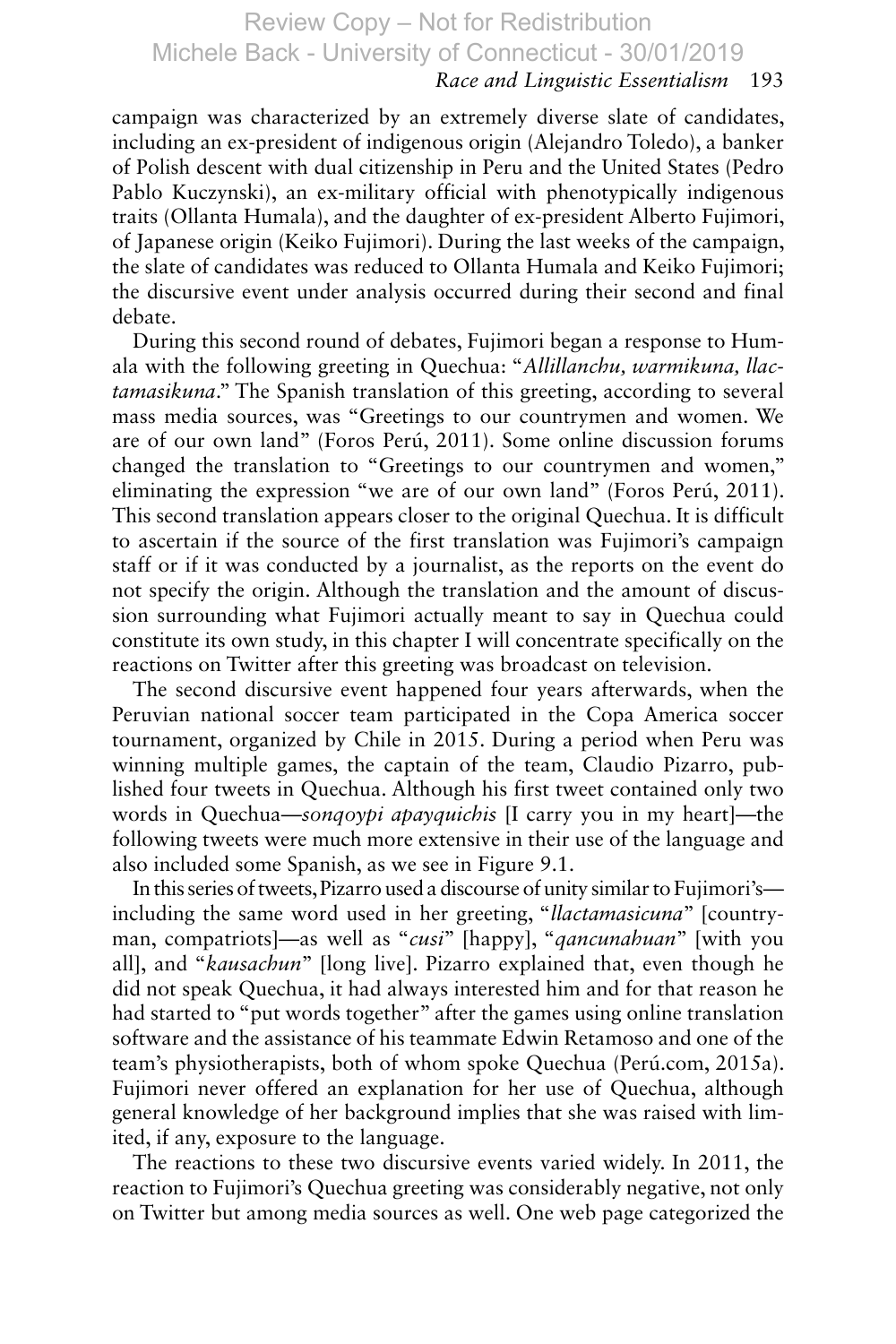194 *Michele Back*



*Figure 9.1* Pizarro's Second, Third, and Fourth Tweets in Quechua During the Copa América Games.

greeting as " *una burda estrategia para ocultar su ausencia de una política seria a favor de la multiculturalidad y el plurilingüismo* [a coarse strategy to hide (Fujimori's) absence of serious policies in favor of multiculturalism and plurilingualism]" ( Servindi, 2011 ). Yet Pizarro's use of Quechua was seen as positive; his tweets were retweeted and favorited thousands of times; Pizarro himself was awarded a prize from Chile's National Corporation of Indigenous Development (CONADI) for "promoting the Quechua language" (Perú.com, 2015b).

I began to collect reactions on Twitter to Fujimori's greeting two days following the presidential debate. I conducted a search for all tweets mentioning the word "Quechua" and saved screenshots of the results, including all tweets that used the word in reference to the presidential debate and that appeared from seconds after the greeting until 26 hours after the debate. Afterwards, I divided the tweets into three categories: original tweets, retweets with added comments, and retweets without added comments. Of 530 total tweets I arrived at a corpus of 459 tweets that were either original or retweets with added comments. Using this corpus, I created a chronology showing the number of tweeted reactions to the greeting over time.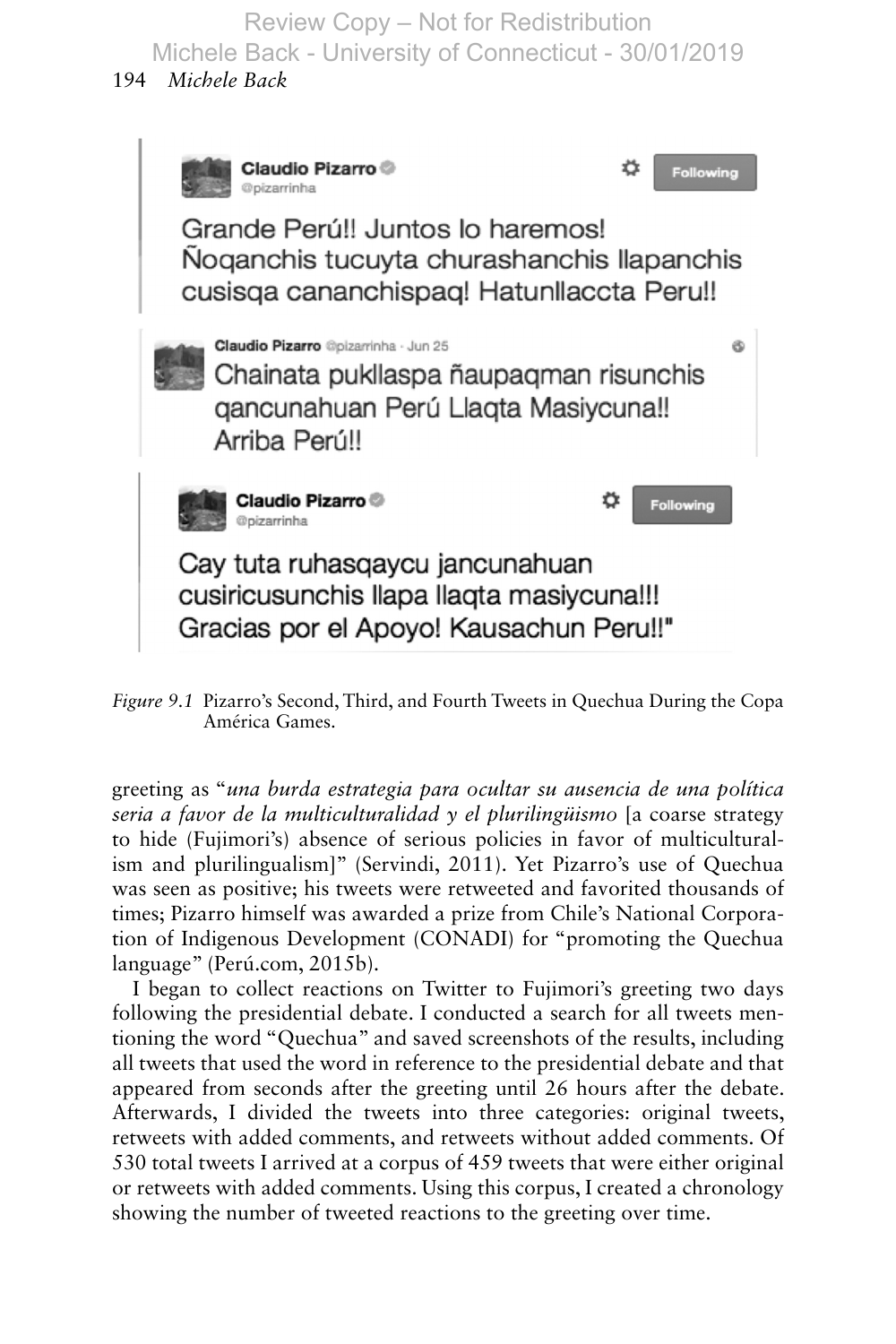## *Race and Linguistic Essentialism* 195

Given the differing origins of these discursive events (Fujimori's on television, Pizarro's on Twitter), my analysis of Pizarro's tweets in Quechua took a slightly different form. First, I focused on those reactions that tagged Pizarro's Twitter handle (@pizarrinha), indicating a direct response. Later, I separated out the responses that either made reference to Quechua or used Quechua. With this separation, from the 728 original responses I was left with 136 tweets that were either direct responses or retweets with added comments. As these tweets took place over the course of two weeks (from June 16 to July 3, 2015), I did not conduct a chronological, minute-by-minute analysis, although I did note that the number of responses was greatest with Pizarro's second tweet and began to decrease with the third and fourth tweets.

To analyze these data, I began to categorize the tweets according to affective stance as demonstrated in the lexicon of each tweet, following Van Dijk's (2002) structural analysis of racist discourse. For example, tweets categorized as positive with respect to Fujimori's use of Quechua contained words such as "*bien* [good]," "*ganó* [she won]," or even extended sports metaphors such as " *golazo* [great goal]" or " *puntazo* [major points]." In the case of Pizarro, words such as "*bien* [good]" or "*grande* [great]" in Spanish, or "*allin* [good]" " *jatun* [great]," " *causachun* [long live]" or " *wichay* [up with]" in Quechua, were examples of words that categorized tweets as positive. There were only five responses in Quechua to Fujimori's greeting, while responses to Pizarro's tweets in Quechua numbered over 50. On the other hand, tweets categorized as taking a negative stance towards Fujimori's greeting included words such as " *falsa* [false]," " *hipócrita* [hypocrite]" or " *mal* [bad]." With respect to Pizarro's tweets, the few negative reactions contained a diversity of vocabulary that was difficult to categorize; I mention specific examples in the following section. Moreover, for reasons that I will explain further on in this chapter, I also incorporated the majority of tweets that used orthographic indicators of laughter (e.g., " *jajaja*" o " *jeje*") as reflecting a negative affective stance.

There were several groups of tweets that I found difficult to classify according to affective stance. In the case of Fujimori, the majority of these tweets fell into a category that I called "neutral/surprised." The neutral tweets simply expressed the fact that Fujimori had spoken in Quechua, while the surprised tweets used words such as " *¿cómo?* [what?]," " *¡asu!* [whoa!]," " *¡manya!* [no way!]" and other expressions that, although strong words, were difficult to classify as positive or negative. In the case of Pizarro, the tweets that were not easily classified as positive or negative were mainly expressions of confusion or a lack of comprehension, such as " *no entendí* [I didn't understand]" or " *traductor por favor* [translator, please];" I placed these tweets in a category called "didn't understand." There were also some tweets that expressed more neutral sentiments (e.g., " *@pizarrinha es condecorado en Chile por sus tuits en quechua* [@pizarrinha is honored in Chile for his tweets in Quechua], by @cale67), were direct translations of the message in Quechua with no additional comment or mentioned the language Pizarro used as "Chilean" or "Guatemalan." I placed these tweets in a general category of "other."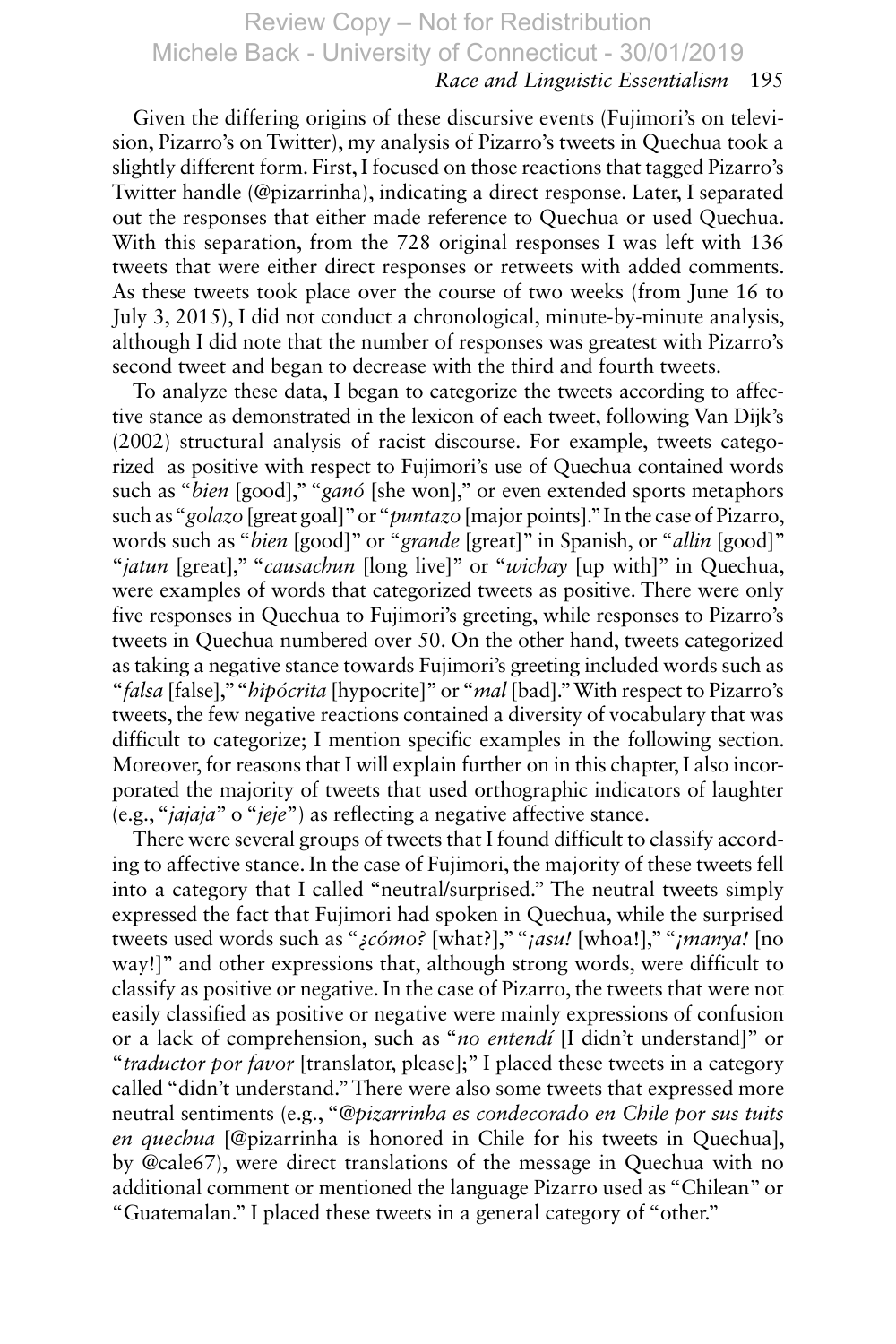#### 196 *Michele Back*

In addition to this categorization, I employed a deeper qualitative analysis of the tweets using constructivist grounded theory in order to analyze the content beyond affective stance ( Charmaz, 2006 ). Charmaz's approach to Glaser and Strauss's (1967 ) original conception of grounded theory emphasized the researcher's position as "the author of a reconstruction of experience and meaning" (Mills, Bonner, & Francis, 2006, p. 2). That is, although my analysis is based on the data, I recognized my own role of as a constructor of meaning influenced by my previous knowledge of and experiences with computer-mediated discourse. I used this method to arrive at common themes among the comments before connecting these themes with the theoretical frameworks of racist discourse. In the section to follow, I present both the quantitative and qualitative results.

#### **Findings**

#### *Quantitative Analysis*

Tweets reacting to Fujimori's greeting in Quechua began a few moments after the greeting was broadcast on television, around 8:54 P.M. Lima time on May 29, 2011. The most productive minute of this discussion was one minute later, when 182 tweets were published. At 8:58 the number of tweets dropped considerably, with a slight increase between 9:00 and 11:00 P.M. This increase corresponded with the broadcast of the popular television talk show *Bayly* by author and journalist Jaime Bayly, who devoted that evening's program to the presidential debate. Many tweets during that hour mentioned Bayly's comments about Fujimori's use of Quechua or cited him directly. The final tweets regarding the debate occurred the morning of the following day.

When categorizing these tweets, we note that the majority of them (60%) took a negative affective stance towards the greeting in Quechua, while both the positive and neutral/surprised stances represented 40% of the total (see Figure  $9.2$ ).

The chronology of the categorized tweets shows that neutral/surprised comments occurred with greater frequency during the first minutes after the greeting. At the same time, positive comments also appeared during these first minutes and in small quantities throughout the evening. Negative stances were overall the most constant, numerous, and retweeted during the 26 hours of this discursive event (see Figure 9.3 ).

In stark contrast to the reactions to Fujimori's greeting, responses to Pizarro's tweets in Quechua took a mostly positive affective stance (77%). Negative reactions only constituted 7% of the comments, those that indicated a lack of understanding comprised 12%, and other reactions (neutral, classifications of the language used as "Guatemalan," "Chilean," etc.) represented 4% of all tweets (see Figure 9.4).

If we separate the reactions to Pizarro by tweet, we note that, although there was some variation in responses to the second and third tweet, most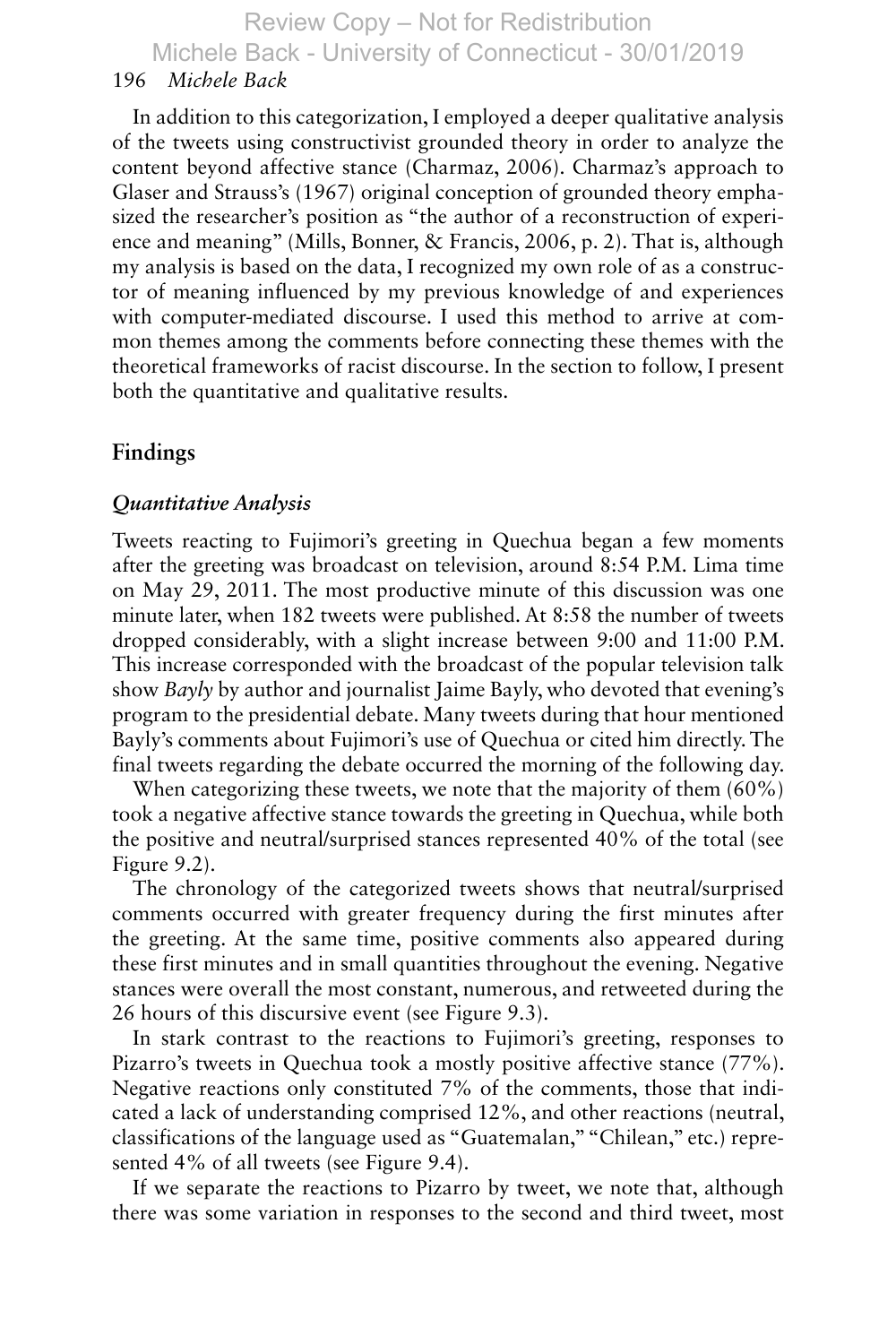*Race and Linguistic Essentialism* 197



*Figure 9.2* Categorization of Twitter Reactions to Fujimori's Greeting in Quechua, May 29, 2011.



*Figure 9.3* Number of Positive, Negative, and Neutral/Surprised Tweets in the First Five Minutes After Fujimori's Greeting in Quechua.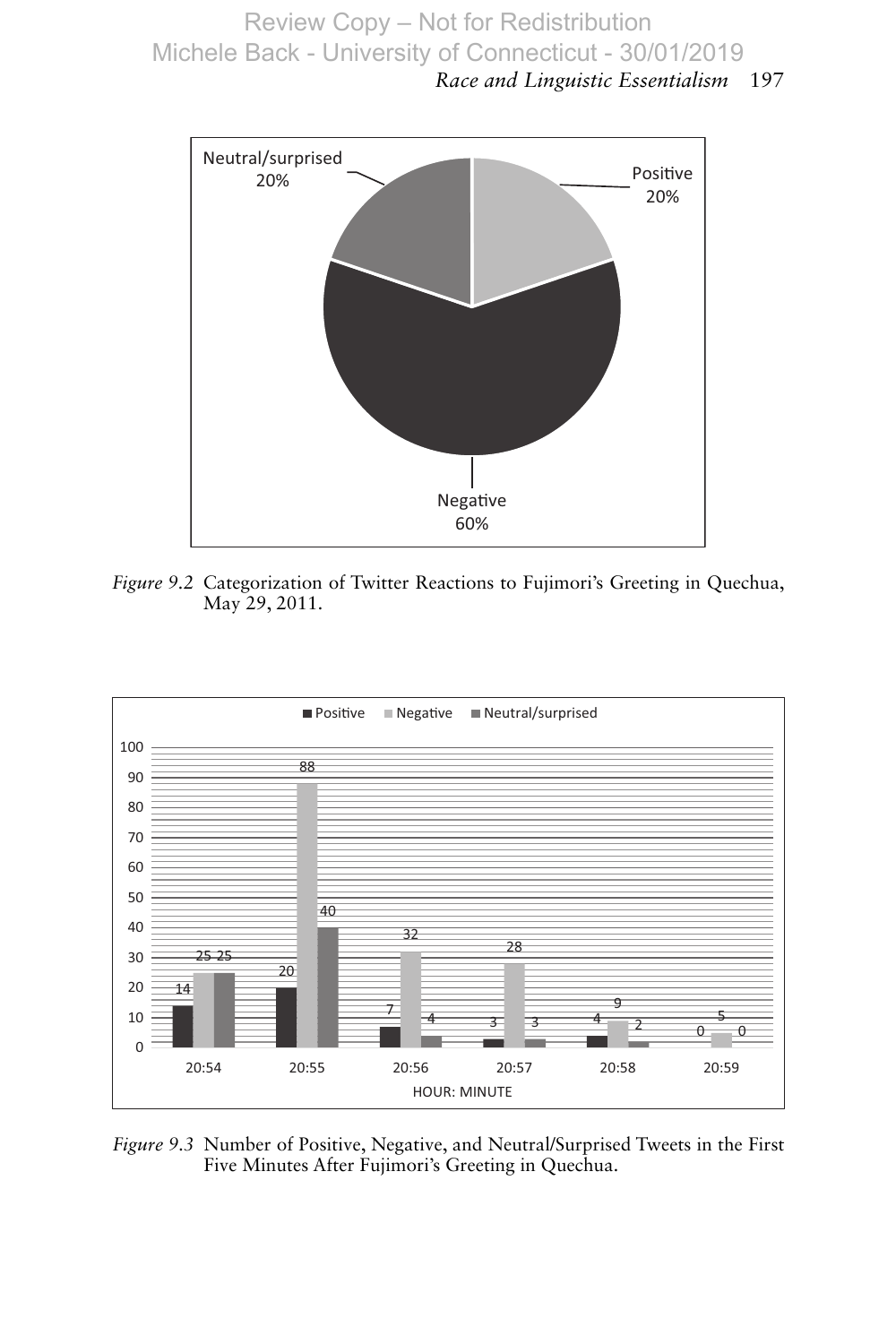### 198 *Michele Back*



*Figure 9.4* Categorization of Reactions to Pizarro's Tweets in Quechua.

reactions were positive from the first tweet and this trend continued in subsequent tweets (see Figure 9.5).

Finally, observing the quantity of retweets and favorites of Pizarro's tweets in Quechua is another way to document positive affective stance taking. Pizarro's four tweets were retweeted 8,855 times and favorited 11,890 times. Although retweets do not automatically imply a positive stance, research demonstrates that those who retweet normally do so in order to share something that has caught their attention; to extend or highlight a particular news item; or to feel part of a particular virtual community (Noriega, 2014 ). In Figure 9.6 we see the quantity of retweets and favorites per tweet. Obviously, it was not possible to conduct the same analysis with respect to Fujimori's greeting in Quechua, because this took place orally on television.

With these initial quantitative results, we already note a great difference in the reactions surrounding Fujimori and Pizarro's use of Quechua. With respect to Fujimori's greeting, the affective stance taken on Twitter was, from the first minute, mostly negative. Although there was an important percentage of tweets that informed, expressed surprise, or declared a "point" for Fujimori for her use of Quechua, negative stances dominated the discourse on Twitter. Moreover, the few retweets were also dedicated to republishing negative reactions.

With respect to Pizarro, reactions were quite positive to each tweet that he published in Quechua. Although some alternative reactions began to appear with the publication of the second tweet, these reactions mainly reflected a lack of comprehension rather than a negative response. The variation of responses to the second, third, and fourth tweet can also be explained by the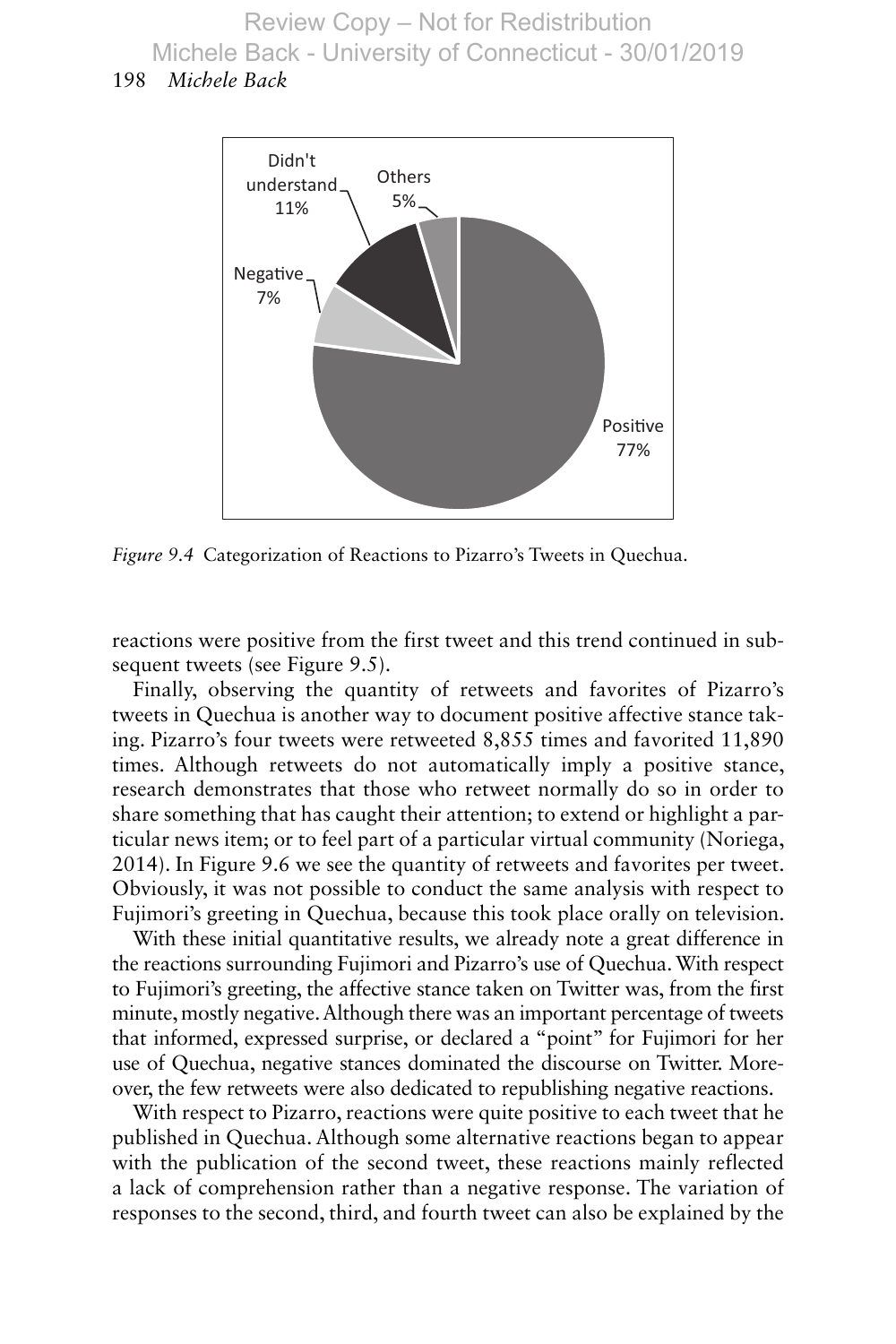

*Figure 9.5* Number of Reactions to Pizarro's Tweet, Per Category and Per Tweet.



*Figure 9.6* Reaction to Pizarro's Tweets by Retweet or Favorite.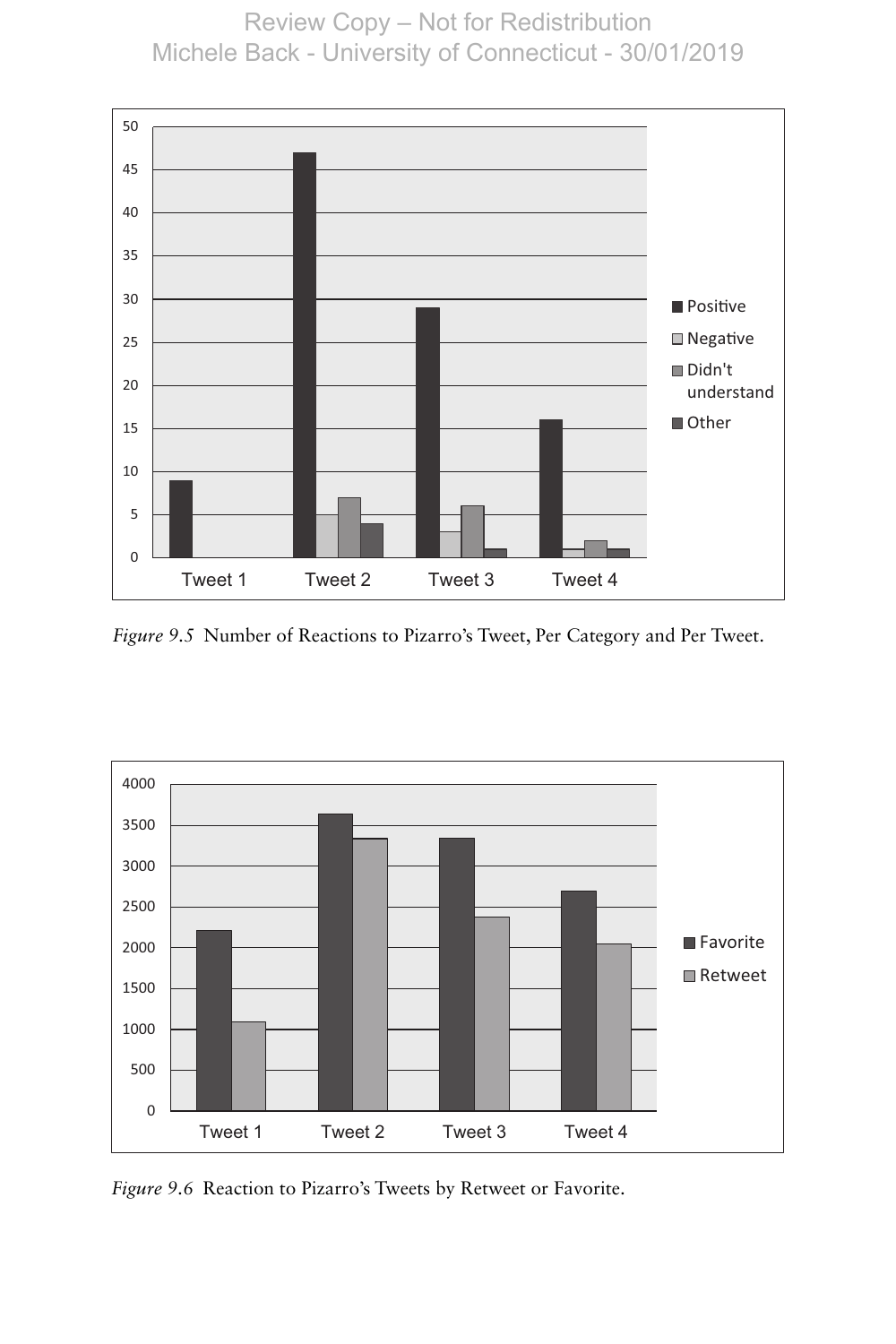#### 200 *Michele Back*

increase of these responses, compared to the first tweet which only earned nine direct responses regarding the use of Quechua.

To discuss in more detail the content of the affective stances taken in reaction to the use of Quechua in these discursive events, I outline the qualitative analysis in the following section.

## *Qualitative Analysis*

Beginning with Fujimori's greeting in Quechua, we note that the most prominent themes of the reactions on Twitter not only referred to the political nature of using a Peruvian indigenous language to greet one's potential constituents (which emerged in both the positive and negative tweets), but also transmitted certain ideologies regarding multilingualism, race, and racism, as well as a profound discomfort around the use of Quechua by a Peruvian of Japanese descent. We can classify the negative reactions in four categories: falseness, discourses of deviance, poor Quechua, and the use of the language as a secret code.

Many participants believed that Fujimori had used Quechua in a false or even hypocritical way. The absence of sincerity in this greeting was mentioned several times, as we see in the following examples:

 @CHOONI : *No me jodas! ni cagando te creo que hablas quechua pues* [Don't fuck with me! You're shitting me that that you speak Quechua] (May 29, 2011, 8:54 p.m.)

@STUARTFLORES: Me llega al pincho q utilicen el quechua para que*rer aparentar peruanidad* [I get so pissed off when (people) use Quechua to try to act Peruvian]

(May 29, 2011, 8:55 p.m.)

 @HEZUO : *ya no diremos* " *más falso que cachetada de payaso*" *sino* " *más falso que china hablando quechua*" #dp2011 [We'll no longer say "falser than a clown's slap" but "falser than a Chinese woman speaking quechua"]

(May 29, 2011, 9:51 p.m.)

 @CLAUMDD : *El saludo en quechua y lenguaje de señas de Keiko me sono [sic] tan armado e hipocrita!* [Keiko's greeting in Quechua and sign language sounded so planned and hypocritical!]

(May 29, 2011, 10:23 p.m.)

The last comment was referring to the end of the debate, when Fujimori ended her speech with a phrase in sign language that was translated to Spanish as "I will work together with all of you" (Foros Perú, 2011). Although not the focus of this analysis, it is important to mention that Fujimori's use of sign language was also interpreted as something false by many participants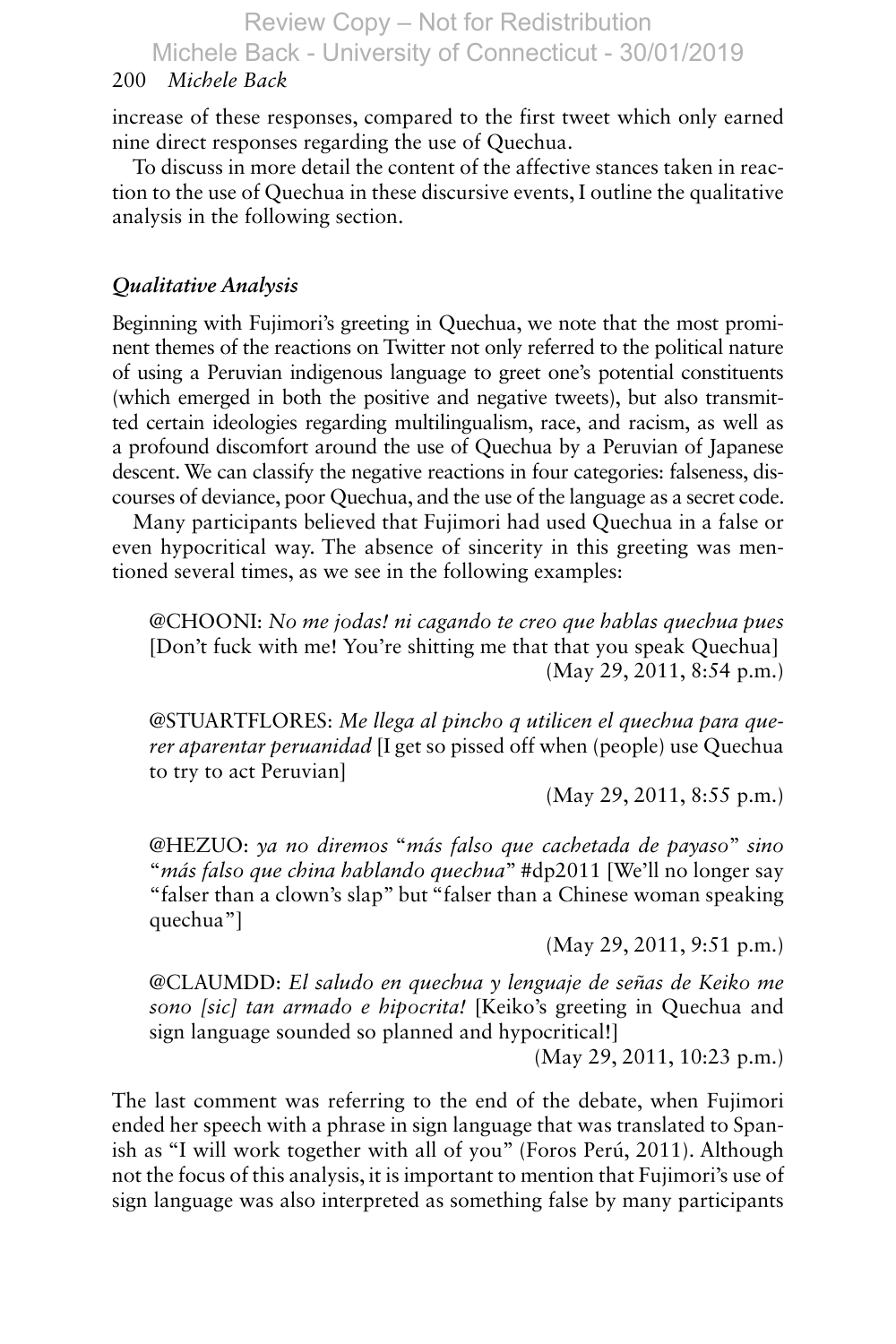## *Race and Linguistic Essentialism* 201

on Twitter, although this event did not receive as many reactions as the greeting in Quechua.

The possible reason behind this perceived falseness was explored in other tweets. Many participants attributed the greeting in Quechua to a political strategy aimed at winning votes among the indigenous population in Peru. A forced sterilization campaign targeting indigenous women propagated by Fujimori's father, Alberto Fujimori, was mentioned several times as a contrast to the greeting (e.g., " *Me parece una cochinada que la hija de un esterilizador de indígenas empieze [sic] su saludo en quechua* [I think it's sick that the daughter of a sterilizer of indigenous women would start her greeting in Quechua]" @ Peruanista, May 29, 2011, 8:56 p.m.). Other participants stated that a mere greeting was not sufficient for indigenous Peruvians; in the words of Twitter user @rnmp: " *Si tu [sic] hablaras quechua, solo entenderías el saludo y te joderías con el resto del debate* [if you spoke Quechua, you would only understand the greeting and fuck the rest of the debate]" (May 29, 2011, 9:00 p.m.).

This last comment also highlighted a linguistic ideology that conceives of Quechua monolingualism as the norm in Peru. According to @rnmp and other commenters, speaking Quechua implies not speaking Japanese, Spanish, or any other language. This ideology has been explored by Zavala, Mujica, Córdova, and Ardito (2014) and Huayhua (2014, this volume), who discussed in greater detail the belief that a Quechua speaker speaks the language due to being poor, illiterate, and not knowing Spanish. For the commenters on Twitter, the presence of a political figure such as Fujimori giving a greeting in Quechua, a language deemed "exclusively" for indigenous people, deviated strongly from what she "should" have been speaking. In fact, many commenters recommended that she speak Asian languages, as we see in the following examples:

 @CRUNCHES : *o ta que no entiendo, Keiko habló en Quechua o en Chino?* [I don't get it, Keiko spoke in Quechua or Chinese?]

(May 29, 2011, 8:57 p.m.)

 @ELMURWILBER : @JetMail2011 *keiko en ves [sic] de pretender hablar quechua por que no hablas japones?* [Keiko, instead of pretending to speak Quechua, why don't you speak Japanese?]

(May 29, 2011, 8:59 p.m.)

@APINTOP: *suena raro una japonesa hablando en quechua* [A Japanese woman speaking Quechua sounds weird].

(May 29, 2011de 9:51 p.m.)

Some comments in this category also used onomatopoeic indications of laughter, such as "*jajaja*" or "*jejeje*," which categorized the use of Quechua by Fujimori as something laughable, "weird," or difficult to believe. Moreover, this discourse of deviance reflected a deeply essentialist discourse with respect to language use. The opinion that a Japanese woman cannot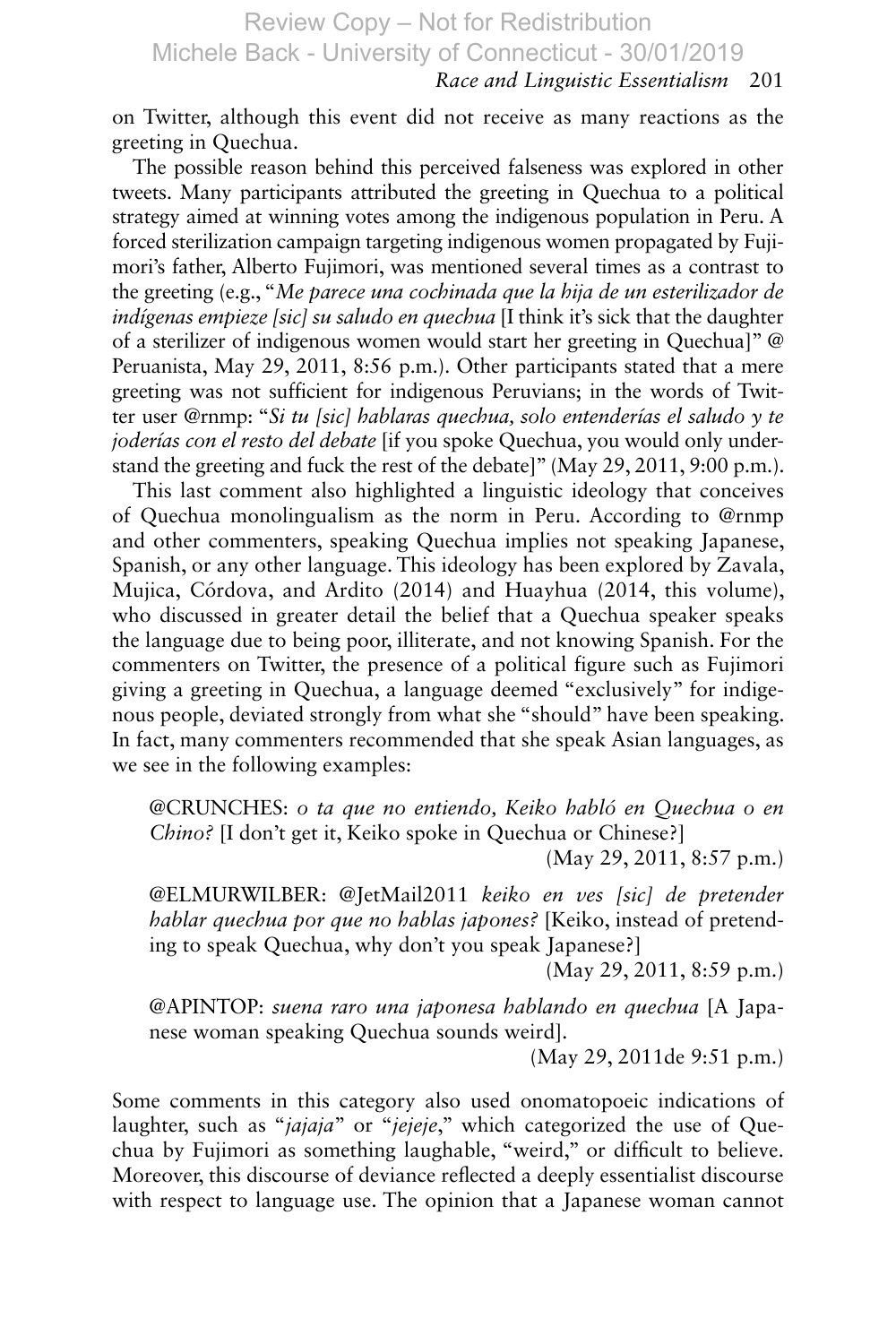#### 202 *Michele Back*

or should not speak Quechua and that her opponent Ollanta Humala, of indigenous origins, should (several tweets did ask why he did not speak Quechua during the debate) demonstrated ideologies that linked racial and ethnic characteristics to the use of a particular language. In other words, Fujimori should speak Japanese, or even any other Asian language—but not Quechua. We also see this ideology in the comments about the quality of Quechua spoken by Fujimori, which was evaluated as " *mal pronunciado* " [badly pronounced] (@wagnerbenavides), "hiper hiper básico" [hyper hyper basic] (@renzolinares) and that it " *sonó a koreano* [sic]" [sounded like Korean] (@Martincornejop). The most retweeted comment in this category was that of a user named @karendaniela, who made a humorous reference to a Japanese salsa group:

@KARENDANIELA : *Keiko hablando en Quechua me recordó a Orquesta de la Luz que cantaba en Castellano* [Keiko speaking Quechua reminded me of Orquesta de la Luz who sang in Spanish]

(May 29, 2011, 8:59 p.m.)

It is also important to mention that the few reactions in Quechua to Fujimori's greeting were mainly negative, with a few neutral reactions among them. While the neutral comments simply transcribed what Fujimori had said, the negative reactions either indexed laughter (" *jajaja*") with a partial quote of the greeting; insisted that Fujimori had forgotten the basic principles of Inca philosophy " *ama llulla, ama sua, ama quilla* [do not lie, do not rob, do not be lazy];" or said Fujimori's Quechua was not understood (" *manan intin*diquichu runa simita!" by @DRAVIZARRETA).

The final category among the negative reactions portrayed Fujimori's use of Quechua as a way of transmitting a secret message. Most of the tweets in this category repeated a joke made by Jaime Bayly, who erroneously translated Fujimori's greeting on his television program that same night as " *no liberaré a mi padre el primer año, sino el segundo*" [I won't free my father the first year, but I will the second year<sup>3</sup>]. Other comments speculated on other possibilities for this secret message, as we see in the following examples:

 @JUANGAZA : *hahahaha esa china xP que dijo en quechua seguire esterilizandolas?* [hahahaha, that Chinese lady, what did she say in Quechua, I'm going to keep sterilizing them?]

(May 29, 2011, 8:54 p.m.)

 @JUANJOSE : *KF ya comenzó mentando la madre en quechua #DP2011* [KF already started calling us all sons of bitches in Quechua]

(May 29, 2011, 8:55 p.m.)

@K4L3D: *nos mandó a la mierda en quechua, no?* [she told us all to fuck off in Quechua, didn't she?]

(29 de mayo de 2011, 8:55 p.m)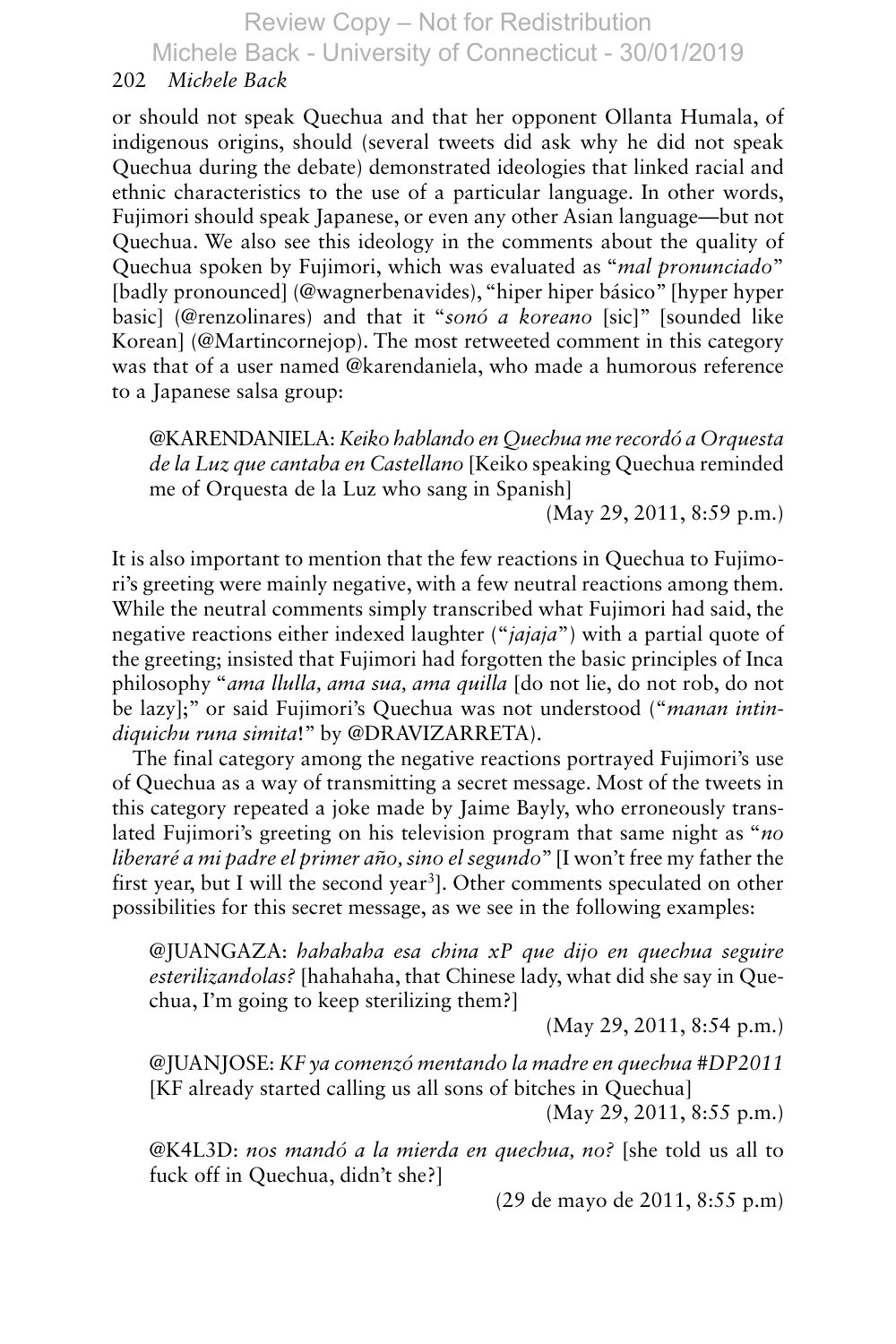## *Race and Linguistic Essentialism* 203

The comments under the category of "Quechua as a secret language" showed the negative affective stance taken by the majority of commenters. By linking this "secret message" with illegal actions (freeing her imprisoned father, sterilizing indigenous people) or with non-professional behavior (insulting voters), these reactions also indicated the perception of a lack of sincerity on the part of Fujimori, as well as the perception of Quechua as a stigmatized language used primarily for devious purposes.

However, there were also positive reactions to Fujimori's use of Quechua, even though these reactions were not a majority. As I mentioned previously, many of these comments referred to the inclusion of Quechua speakers (e.g., " *quechua hablantes y sordomudos valoran la inclusión. No es un gesto, es una obligación!*" [Quechua speakers and deaf mutes value the inclusion. It's not a gesture, it's an obligation], by @mlukacs), or simply as a good tactic used by Fujimori during the debate. A few comments responded directly to critiques of the greeting, as we see in the following examples:

 @GNRFAN : *Yo le daría el beneficio de la duda a lo de hablar en Quechua . . . ¿Porqué no lamentamos ser tantos los que ni entendimos que cosa dijo mejor?* [I would give the benefit of the doubt to speaking in Quechua . . . why aren't we instead ashamed of so many of us not understanding what she said?]

(May 29, 2011, 8:56 p.m.)

@MANZANAPECADORA : *En el #mundocaviar:*<sup>4</sup>*Si Humala hablaba en quechua*, *era justo. Si lo hacia Keiko, es una pendejada* [In the #caviarworld: If Humala spoke Quechua, it's fair. If Keiko did it, it's trickery]

(May 30, 2011, 8:14 p.m.)

Beyond these few comments, reactions to Fujimori's greeting in Quechua mainly reproduced essentialist ideologies of multilingualism. By portraying the greeting as false and poorly executed, as well as something that Fujimori "shouldn't" do, the commenters transmitted not only their opinions about Fujimori's Quechua use, but also ideologies regarding who has the "right" to speak the language. Due to her political past as well as her phenotypical characteristics, it appeared that Fujimori did not have this right, beyond her own intentions for using the language. To see the other side of these ideologies, we turn to the qualitative analysis of reactions to Claudio Pizarro's tweets in Quechua.

The positive comments about Pizarro's tweets can be categorized into three general themes: inclusion, identity/authenticity, and promotion of Quechua. Regarding the theme of inclusion, and similar to the few positive comments about Fujimori's greeting, many commenters made reference to Pizarro's use of Quechua as something that included the "entire" country.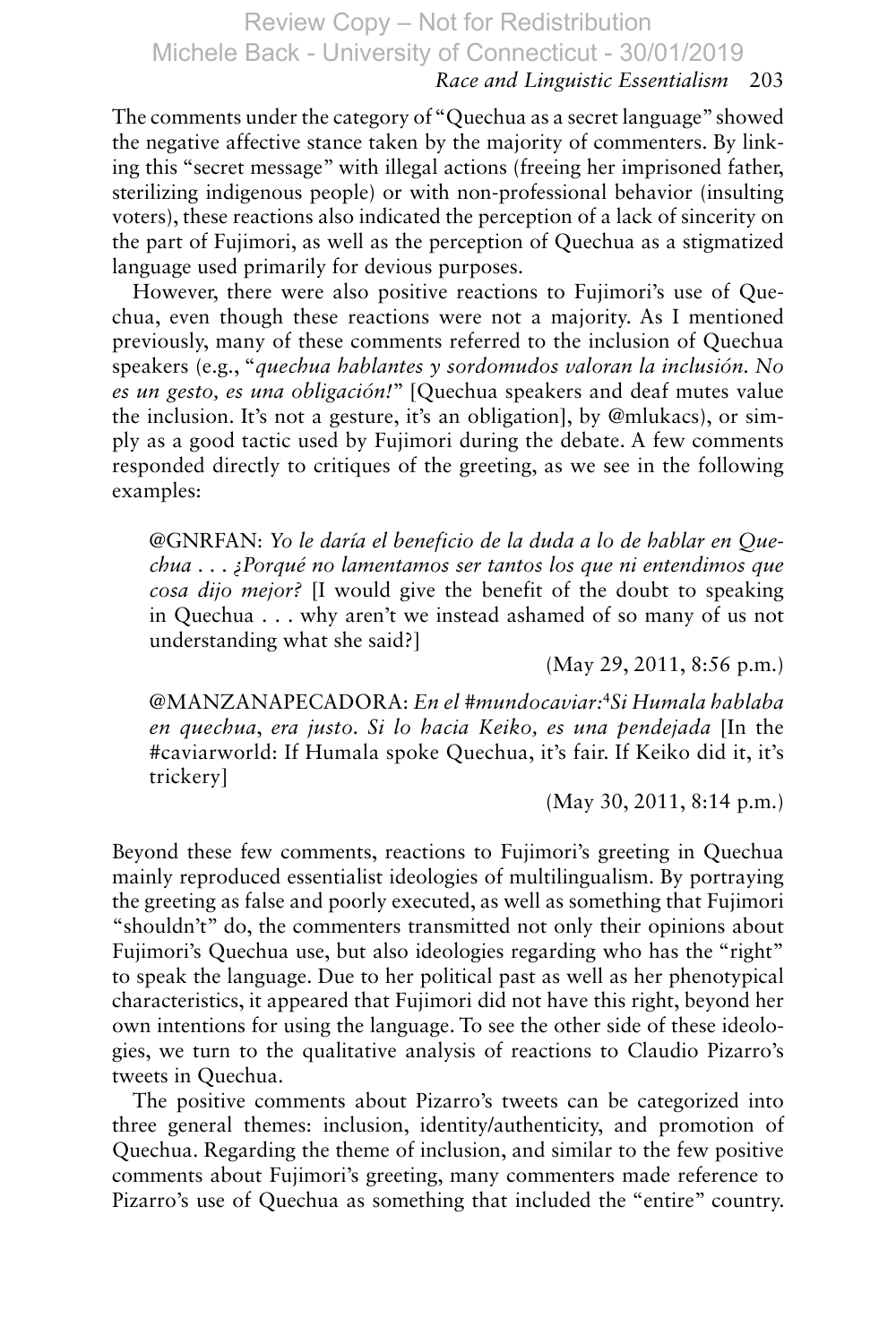Michele Back - University of Connecticut - 30/01/2019

## 204 *Michele Back*

While some commenters used the word "inclusion" directly, others implied the idea of inclusion with references to "all Peruvians" or similar phrases, or with reference to Quechua speakers. These links occurred most frequently among responses in Quechua, which used the word "*wayki*" [brother], "Inca," or other words of inclusion or indigenous pride. Some examples follow:

@QOSQORUNA28: NOKAPIS KANKUNATA LLAPAN SONOOY-*WAN NAPAYKUYKICHIS, ALLINTA PUCLLANAYKICHISPAC, PERU LLACTANCHIS JATUN KANANPAC¡¡¡KAUSACHUN PERÚ¡¡¡* [I also carry you in my heart, greetings, you played well, you are a great Peruvian, long live Peru!]

(June 19, 2015, 4:09 p.m.)

@BUBBLEGUMPERU : *¡me encanta que escribas en quechua, para todos los peruanos! #SiSePuede #VamosPeru* [I love that you write in Quechua for all Peruvians #YesWeCan #LetsGoPeru]

(June 21, 2015, 7:11 a.m.)

 @ANIBALCORDEROH : *¡Qué grande que es @Pizarrinha! Felicitando al #Perú en la lengua de sus pueblos*. [ *@Pizarrinha is great!* Congratulating #Peru in the language of its people]

(July 3, 2015, 8:21 p.m.)

Some tweets also referred to Pizarro's nickname, "*el bombadero de los Andes* [the bombardier of the Andes]." This nickname appeared in the many tweets that positioned Pizarro as someone with indigenous origins. Pizarro grew up in Lima, in the northern coastal province of Callao, and had mentioned that he heard words in Quechua spoken by Quechua-speaking employees in his home (Perú.com, 2015a). Although these facts do not show a family link with the language, many of the responses alluding to Pizarro's identity made a direct connection between the soccer player and Quechua, as we see in the following examples.

@QUIRITIUM : *Al estar en Alemania, haz* [sic] *visto que quiere decir "nacionalismo" bravo!, todos al fianal* [sic] *buscamos nuestra identidad.*   $un$  abrazo [By being in Germany,<sup>5</sup> you have seen what "nationalism" means, at the end we all look for our identity, a hug]

(June 21, 2015, 6:15 a.m.)

@DIABLOSANTUS: Muy bien Claudio Pizarro, aplausos por tu orgullo *de expresarte en la lengua de tus ancestros. Muy merecido premio en Temuco* [Very good Claudio Pizarro, applause for your pride in expressing yourself in the language of your ancestors. Well-deserved prize in Temucol.<sup>6</sup>

(23 de junio de 2015, 6:31 p.m.)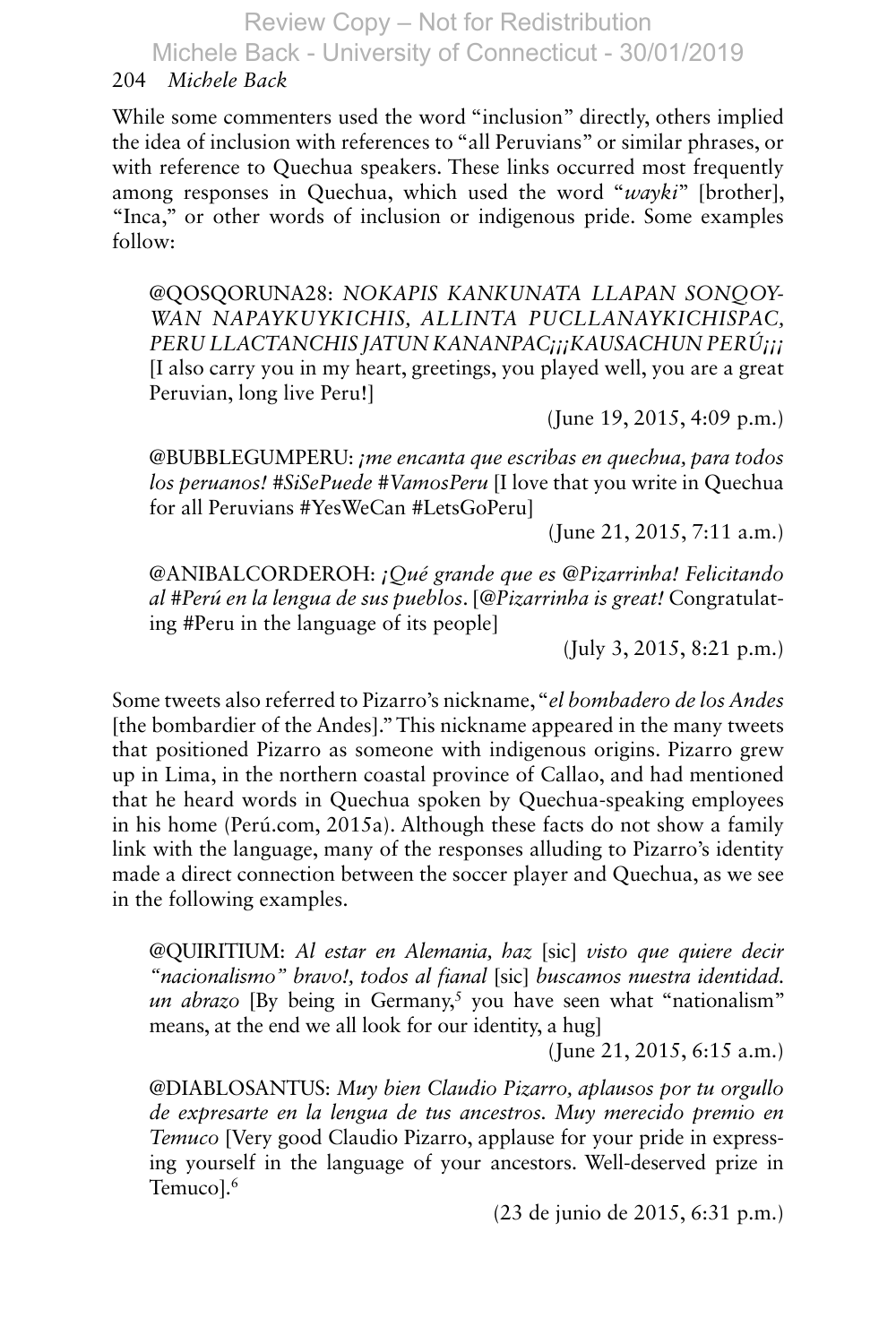#### *Race and Linguistic Essentialism* 205

@EPAULLOALF: allintan ruashiankichis, hatunmi sonccoyky llactan*chispac. Hatunmi kanjy CLAUDIO INCA*. [You did well, big-hearted countryman. You are great CLAUDIO INCA].

(June 21, 2015, 6:20 a.m.)

As seen in these tweets, responses related to Pizarro's identity classified him as more "authentic," or linked him with an indigenous, Quechua, or "Inca" identity. The tweet by @quiritium is a noteworthy example, as he/she indicates that Pizarro's distance from Peru has enabled him to find his identity. The idea of finding an "authentic" identity outside of the country is likely something that spoke to many commenters, many of whom also reside outside of Peru. The search and discovery of identity also serves as an inspiration for these commenters, as we see in the last category in which a positive affective stance was taken.

However, these reactions are also similar to the responses to Fujimori's greeting in that they imply an essentialist ideology towards language, in the sense that only "authentic" Peruvians can tweet in Quechua. The fact that Pizarro had written these tweets with the help of two native Quechua speakers was mentioned very few times in the responses. These consisted in a few mentions of Edwin Retamoso, as well as questions such as, " *¿quién te está ayudando con el quechua?*" [who is helping you with Quechua?], but, again, there were very few tweets of this nature. It is interesting to note the little attention paid to the native Quechua speakers who play on the Peruvian national soccer team. Despite Pizarro's attempts to unify all Peruvians with his tweets in Quechua, the very same speakers of that language appear to have been erased by Pizarro's own popularity.

Within the last positive category of promoting Quechua, commenters thanked or praised Pizarro for recognizing and elevating the status of Quechua. These commenters used words such as " *orgullo*" [pride] or referred to Peru's indigenous roots. Similar to the comments on Pizarro's identity, many of these responses linked Quechua to Pizarro as a person. It is also important to note that several commenters said that Pizarro's tweets had motivated them to learn Quechua.

@KATIA01655345 : *Imaynalla @pizarrinha, FELICITACIONES x el triunfo y por RESALTAR nuestra lengua originaria de los andes d nuestro querido Perú ¡WICHAY PERÚ!* [How are you @pizarrinha, congratulations for the triumph and for highlighting the language of our origins from the Andes, from our dear Peru, up with Peru!]

(June 19, 2015, 11:38 a.m.)

@MATYMV6 : *muchas gracias capitan historico por promover el buestro* [sic] *quechua y por el exelenten* [sic] *partido vamos peru* [many thanks historic captain for promoting your Quechua and for the excellent game let's go Peru]

(June 25, 2015, 9:47 p.m.)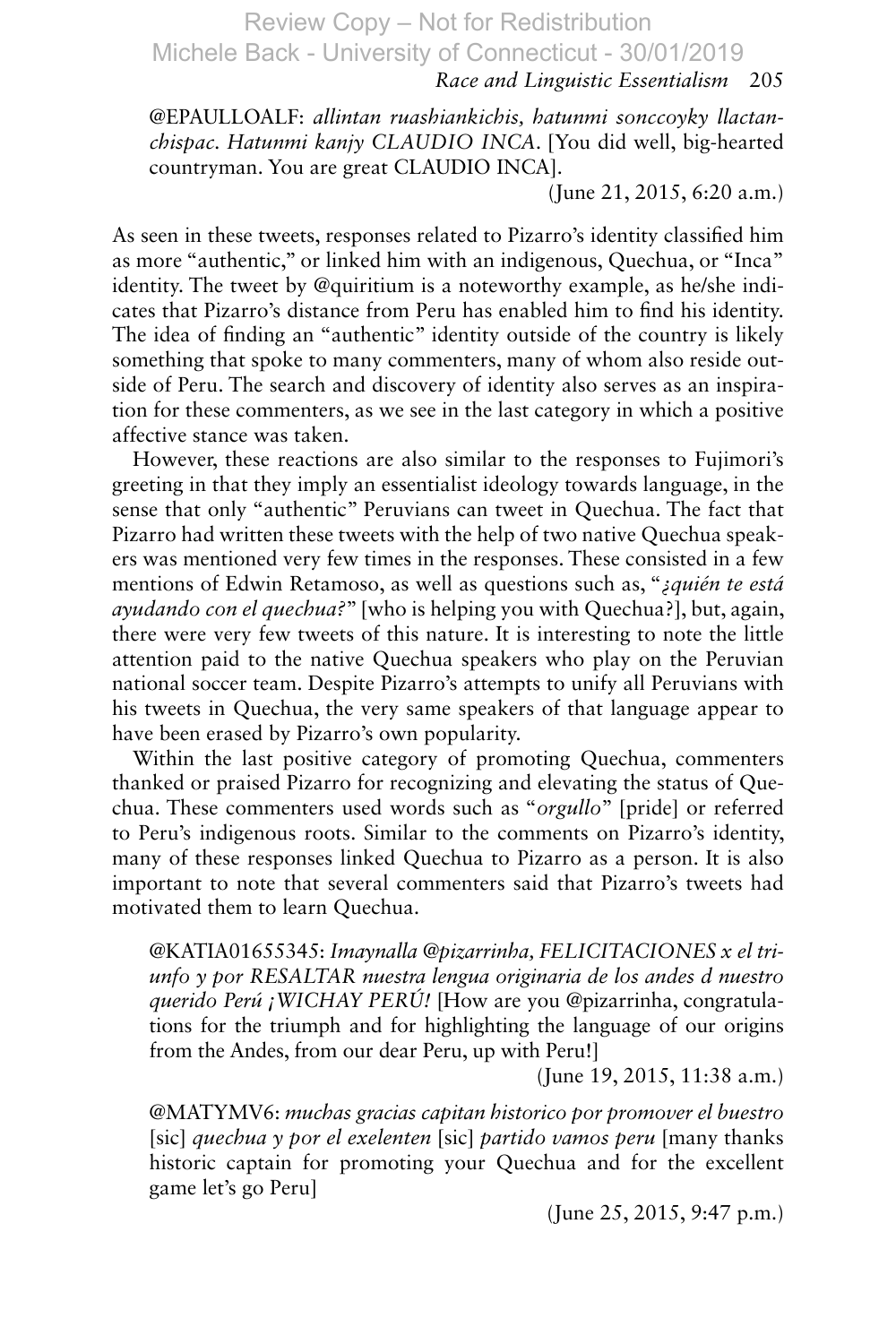Michele Back - University of Connecticut - 30/01/2019

## 206 *Michele Back*

 @JONATANMENDOZA : *excelente iniciativa de difundir quechua, ya empece mi primera lección por YouTube!* [excellent initiative to spread Quechua, I already started my first lesson on YouTube!]

(July 3, 2015, 8:26 p.m.)

We should not neglect to mention the negative affective stances taken with respect to Pizarro's tweets in Quechua, although these comprised very few of the total responses. As I discussed previously, these responses implied that Pizarro used an "invented" language, or they used racialized language, associating Quechua with discourses of inferiority and disgust.

 @SEBASTIANUDO : *Lenguaje inventado al momento que tipeaba, que pais improbable el que te cobija Nekrito de mi vida* [language invented at the moment that he typed, what an improbable country that covers you my dear Blackie]

(June 21, 2015, 9:50 p.m.)

 @JUANLU9 : *fjjshaisjddiajajdbdheveidbeke peru* [(gibberish) Peru] (26 de junio de 2015, 2:46 p.m.)

@THE96KOPITES: Qué carajos dijiste ahí a mí háblame en español *precolombino indígena sucio de las mil putas feo inca unga punga* [what the hell did you say to me talk to me in spanish dirty precolumbian indian of the thousand whores ugly inca unga punga]

@MARIDEBAU: @the96kopites @pizarrinha *Es quechua amigo Fabio*, *el 2do idioma del Perú*. [It's Quechua Fabio my friend, the second language of Peru]

 @THE96KOPITES : @maridebau @pizarrinha *Lo dije de broma xd*. [I said it as a joke]

 @MARIDEBAU : @the96kopites @pizarrinha *Lo sé pero para ver si alguien que no sepa lea mi tweet y se culturice (?)* [I know but to see if someone who didn't know reads my tweet and becomes more cultured] (June 26, 2015, 2:44 p.m.—2: 49 p.m)

We note that the tweet by @the96kopites received an almost immediate response, which caused him/her to clarify that s/he was "joking." When comparing this exchange to the reactions to Fujimori's tweet, we see that none of the commenters indicated that their comments were a joke, even the most outwardly racist and hostile ones; that is, there was no attempt to disguise criticism towards Fujimori by portraying it as humorous.

Finally, the majority of responses to Pizarro that did not take an explicitly positive affective stance (around 11%) indicated that they did not understand the tweets. Although these comments could be interpreted as negative, it is important to mention that many of these comments were accompanied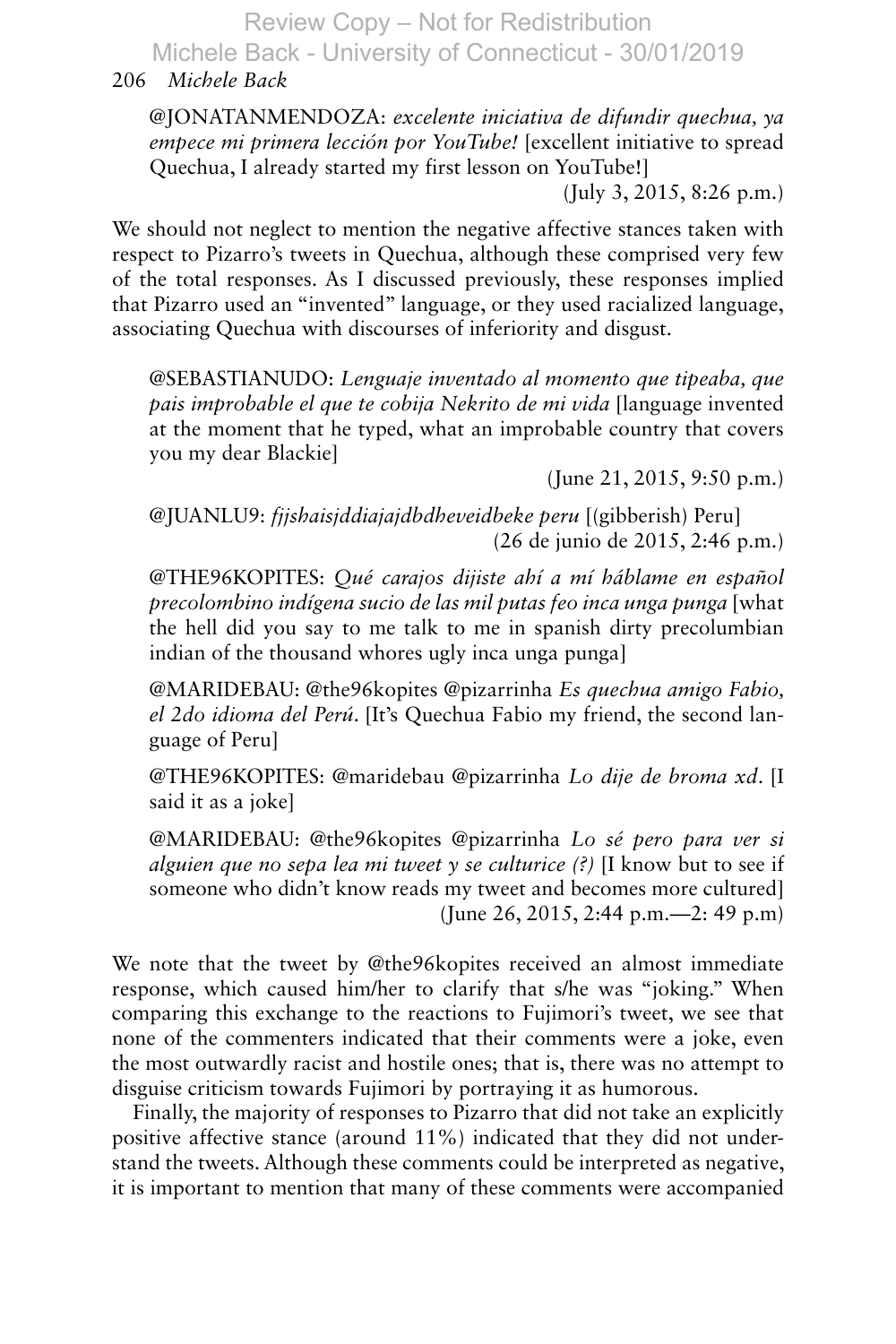## *Race and Linguistic Essentialism* 207

by positive messages, such as " *no entendí nada de lo que escribiste pero te apoyo igual, felicidades Perú!* [I don't understand anything that you wrote but I still support you, congratulations Peru!]" by @KevinSarachoOk. Moreover, some of the comments in this category implied a certain shame or embarrassment on the part of the commenter for not knowing the language, or included emoticons indicating sadness. In other words, the responsibility for understanding the tweets did not appear to fall on Pizarro, but on the commenters themselves or on an absent " *traductor* [translator]." In fact, several commenters adopted the role of translator and produced translations of the tweets into Spanish, similar to Fujimori's discursive event.

With this analysis we see not only the difference in stances taken with respect to Fujimori and Pizarro's use of Quechua, but also an essentialist ethno-racial ideology with respect to the use of this language. In the section to follow I explore some reasons that could explain the differences in reactions to these two events.

#### **Discussion**

In this analysis I have compared two discursive events occurring on Twitter in 2011 and 2015. Both speakers used Quechua despite not speaking it as part of their daily linguistic practices. The quantitative and qualitative analysis of reactions to these discursive events show the active participation of citizens promoting linguistic ideologies that, although supportive of Quechua usage in certain cases, still preserve essentialist beliefs with respect to who has the "right" to use the language. The online discourses surrounding each actor have roots in their contexts and histories as important Peruvian figures, which I outline as follows.

The crucial differences regarding the affective stance taken in reaction to Quechua usage by Fujimori and Pizarro reflect several spatial and temporal differences. First, it is necessary to remember that these events took place within four years of each other, which is an eon in virtual spaces. One explanation of the difference in reactions could be the doubling of Peruvian Twitter users during these four years—from two to four million. This increase could have resulted in more users with different opinions about languages; moreover, it is possible that these users are more conscious of multilingual realities, given the initiatives in favor of indigenous languages in the past few years by the government, the market, and civil society.

Second, the contexts and social practices between these two interactions are vastly different. The first event occurred during a presidential candidate debate, while the second took place during a soccer championship, immediately after those games in which Peru's team had won. Obviously, the first event was never going to inspire as many positive and pride-filled reactions as the second, and this most likely had a direct effect on the reactions towards Quechua usage, beyond the perceptions of the actors involved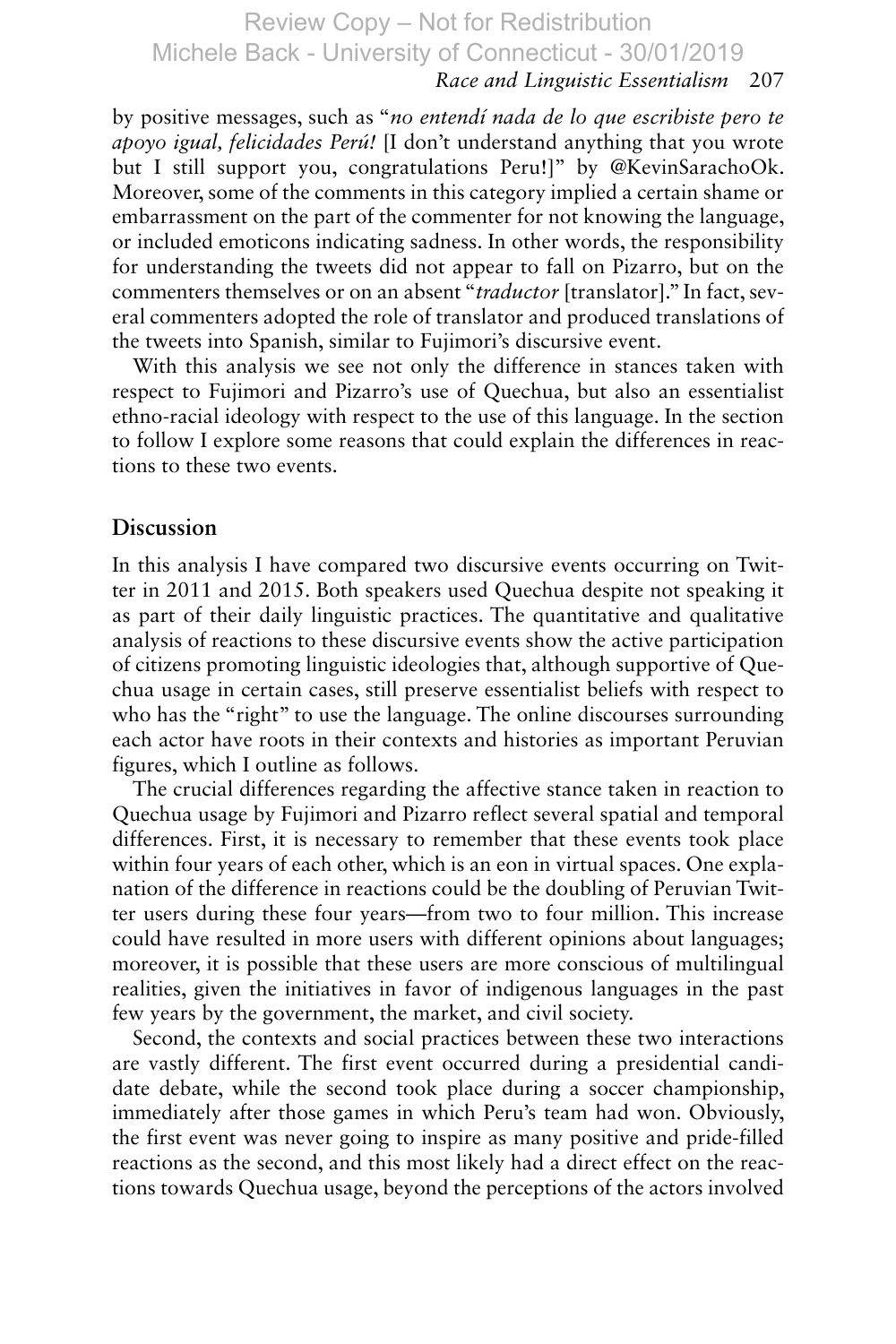Michele Back - University of Connecticut - 30/01/2019

### 208 *Michele Back*

in these events. Third, while Fujimori's greeting took place in Peru, Pizarro tweeted in Quechua from Chile, a country with which Peru has had a historically conflictual relationship. In this sense, there is the possibility that tweeting from a soccer game in Chile gave Pizarro more "right" to use Quechua, as part of the construction of Peruvian identity that often emerges in these contexts in relation with other nationalities. Moreover, the fact that Pizarro lived outside of Peru and that some comments also came from outside the  $country<sup>7</sup>$  could have further incited an emphasis on Peruvian identity over other identities. What is of note in this case is that people legitimized the use of Quechua as part of this Peruvian identity.

Lastly, readers with knowledge of Peruvian politics will know well that Keiko Fujimori and her family are polemic figures in this environment. Her father, Alberto Fujimori, undertook controversial reforms during his time as president, including violations of human rights and corrupt practices, for which he was imprisoned until recently. Although many Peruvians still support him, there are many others who have negative feelings towards him and his daughter, who assumed the role of First Lady during his presidency. This lack of support is clearly reflected in the tweets responding to the greeting. Moreover, if we examine the places in Peru from which the greatest number of tweets were issued, we note that these tweets primarily come from districts in Lima such as Miraflores, San Borja, Lince, Magdalena, and the exurbs of Lima—all of which supported other candidates in the first round of the presidential elections (Gestión, 2015; ONPE, 2011). Thus, we could speculate that these negative tweets could have emerged mainly from those districts in Lima that did not support Fujimori even before her greeting in Quechua.

However, it is important to mention that Claudio Pizarro has also been the target of much criticism by Peruvians on Twitter as well as other mediums. For example, in response to an article entitled " *Claudio Pizarro y lo que hace cuando lo critican en Twitter*" [Claudio Pizarro and what he does when he is criticized on Twitter], some commenters called him " *baboso*" [slimy] " *sinvergüenza*" [shameless] and " *calienta bancas*" [seat warmer], suggesting that Pizarro is not always the adored character seen in the tweets analyzed previously (Perú.com,  $2015c$ ; see also Brañez-Medina,  $2015$ , for an analysis of Pizarro's questioned masculinity). These criticisms also appeared in some of the responses to his tweets in Quechua, although none of them made a direct reference to his use of the language. The article cited previously also noted that Pizarro plays an active role on his Twitter page, including blocking responses that he does not like, which could explain the difference in the reactions analyzed previously. However, these actions did not seem to take place with the few negative responses that were analyzed, leaving us to question how much monitoring Pizarro actually did during these events.

Given that Fujimori and Pizarro are both polemical figures in Peruvian public life, it is therefore possible to go beyond the controversies mentioned previously and analyze the reactions to their use of Quechua under the lens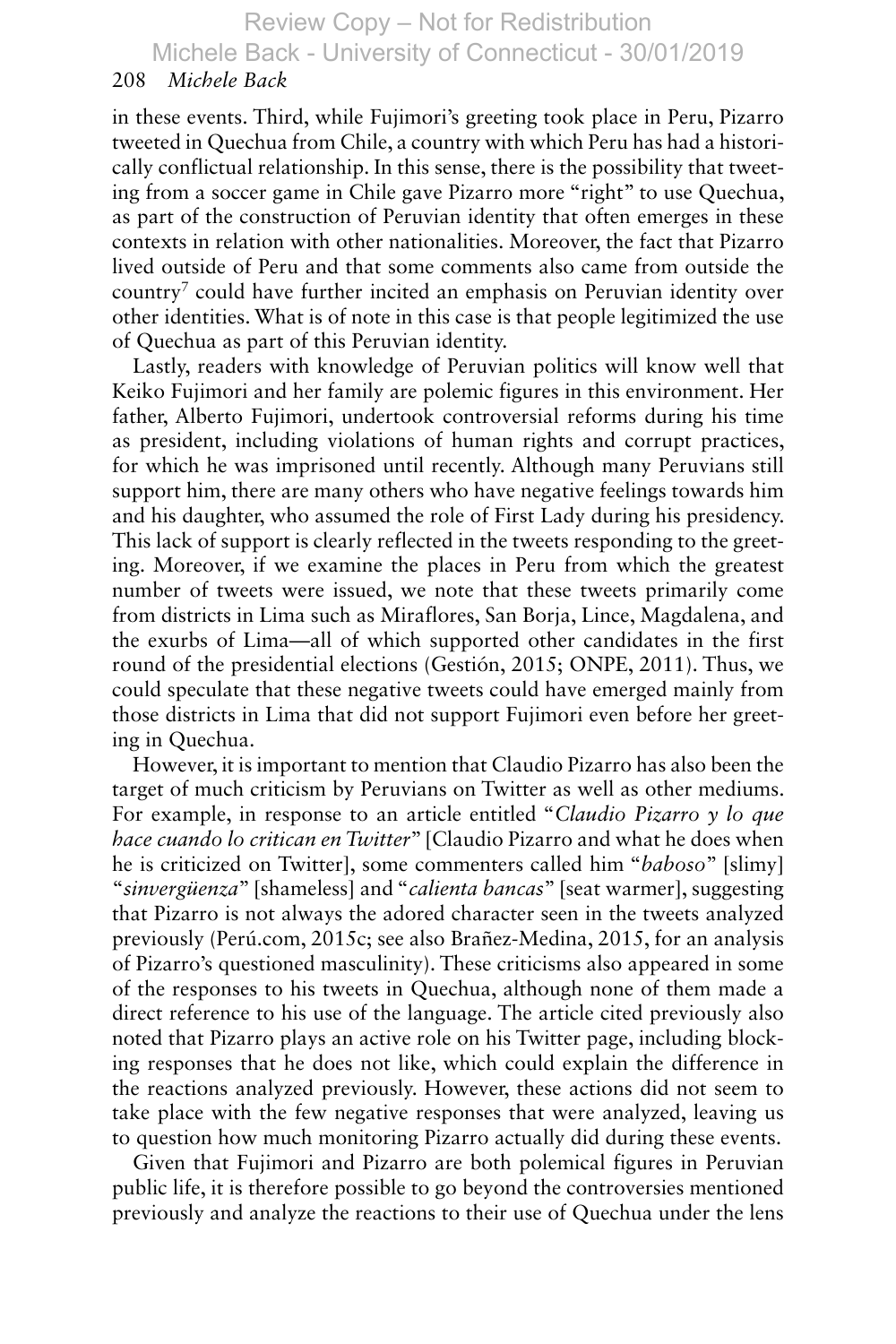### *Race and Linguistic Essentialism* 209

of racial and essentialist ideologies. In the reactions to Fujimori's greeting, we see a highly racialized language, which differs greatly from the language of responses to Pizarro. First, the negative stance taken towards Fujimori indicates a profound racism towards Asians through the discourses of difference and deviance. Instead of directly criticizing Fujimori's policies, or those of her father, most commenters opted to use words such as " *china* [Chinese woman/girl]" " *minpao* (a Chinese bread also used to refer to people of Chinese origin)," and " *koreano* [sic] [Korean]," all of which reflect a profound lack of awareness of the differences between Asian ethnic groups. This ignorance is indexed in the discourse of difference proposed by Van Dijk (2002), in which "everything different is the same;" in other words, all Asians are "Chinese," even when they are Japanese. This discourse of difference is absent in the responses to Pizarro's tweets; with the exception of the "joke" about the "ugly Indian" discussed previously, the majority of the commenters praised Pizarro for his use of Quechua and used a language of inclusion. By writing in Quechua, Pizarro was categorized as an authentic Peruvian, a "*wayki* [brother]" who had found his "true" identity, despite not having indigenous ancestry.

Racialized language towards Fujimori persisted in the tweets corresponding to a discourse of deviance, in which commenters assumed that, by speaking Quechua, she was doing something she "shouldn't." The frequent appearance of words such as " *falso*" [false] and " *hipócrita*" [hypocrite], combined with various onomatopoeic and emoticon expressions of laughter when confronted with the idea of a "*china*" speaking Quechua, did not only illuminate opinions about Fujimori's policies, but also the belief that a greeting in the language went against her linguistic norms.

Yet although Pizarro did not grow up in the Andes or speak Quechua, he was given authority to use the language, possibly due to the contextual reasons mentioned previously, or perhaps for being positioned as having a phenotype that appeared more "common" or "normal" with respect to the typical Peruvian. Whether due to context or ethno-racial identification, commenters linked Quechua directly to Pizarro's identity, which demonstrated an attitude of approval regarding his use of the language. Similar to the rejection of Fujimori's Quechua usage, this attitude reflected essentialist ideologies that restricted the possibilities of speaking Quechua to a distinct group. This perspective is also seen in traditional mass media reports on these two discursive events, as discussed previously, in which Fujimori is accused of using the language as a "strategy" while Pizarro is praised for "promoting" Quechua.

Given these observations, we can posit that both racialized discourses towards Fujimori, as well as expressions of pride and happiness towards Pizarro, did not only take place due to their histories as famous Peruvian entities, but also due to how they have been ethnically and racially constructed by the commenters before and during these discursive events. Fujimori's attempt to speak an autochthonous Peruvian language generated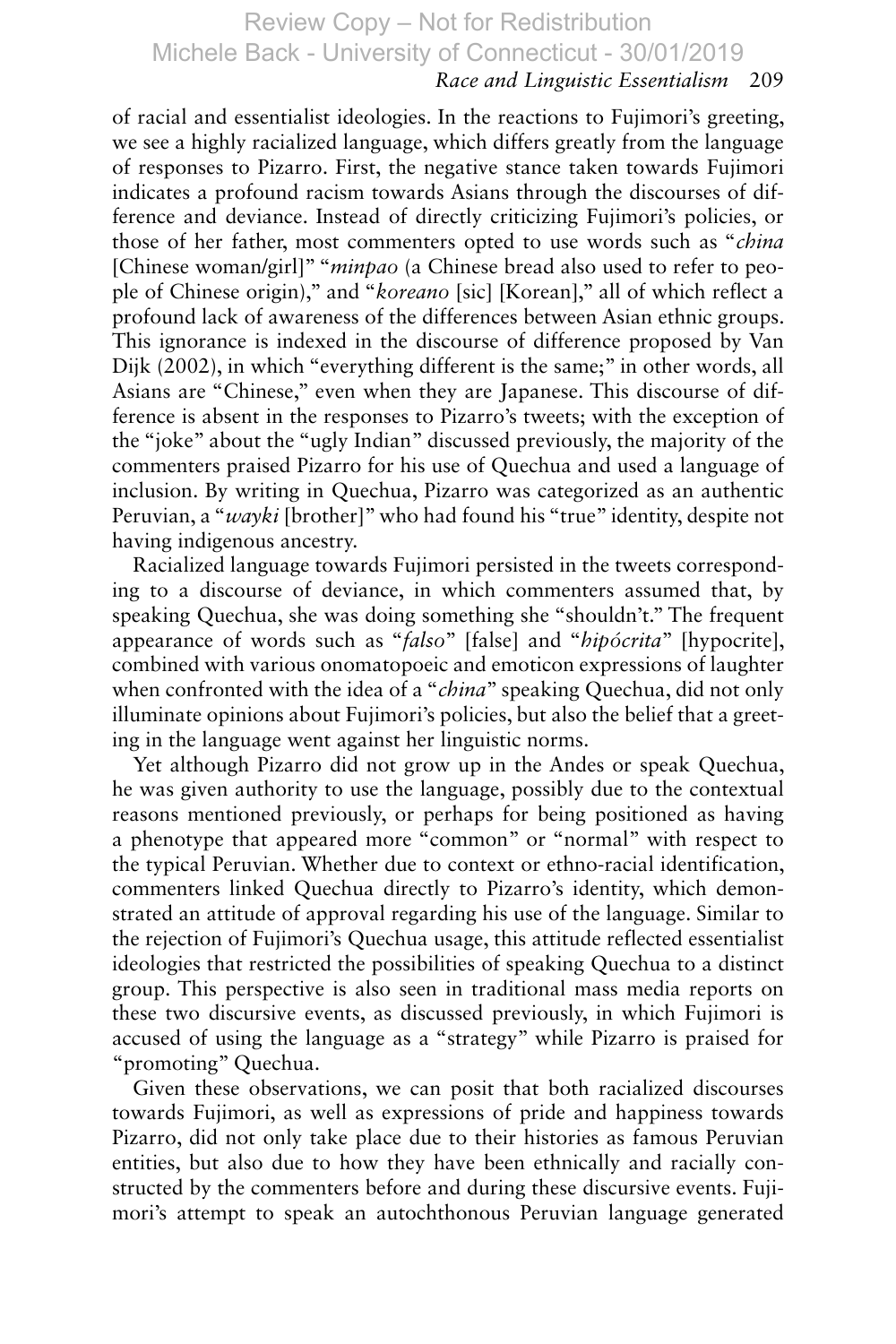Michele Back - University of Connecticut - 30/01/2019

### 210 *Michele Back*

comments that positioned her as an outsider who "feigned" a Peruvian identity, although Fujimori is a native of Peru. At the same time, Pizarro was constructed as an intimate member of the Peruvian population and as a "natural" speaker of the language despite only knowing a few words, and despite his long residences abroad in Europe. What do these constructions signify for ideologies of race, ethnicity, and language in Peru, as well as for the role of citizen sociolinguistics in social media? In the section to follow I outline some key implications and final thoughts.

## **Implications and Conclusions**

In this chapter I have proposed that data from the Web 2.0, such as social media sites, can be a rich source for analyzing ideologies unmediated by researcher queries towards the multilingualism and multiculturalism of certain populations. In the space of Peruvian Twitter, composed of both resident Peruvians and those living in the diaspora, we have seen how the affective stances taken by users, whether positive or negative, reflect essentialist attitudes about the use of certain languages. Although politicians and soccer players alike will receive their fair share of negative press in virtual or "real world" spaces, and although we must not ignore the contextual, spatial, and temporal factors mentioned previously that impacted these discursive events, I argue that the racialized language used by Fujimori's critics went beyond a mere critique of her political views and those of her father. Indeed, the discourse surrounding Fujimori's greeting in Quechua contains vestiges of Peru's historic racism, where the Other is simultaneously different and restricted to operating within certain linguistic parameters, according to his or her ethnic history. Meanwhile, a soccer player positioned by participants as more ethnically similar to his fans, tweeting in Quechua from abroad, can be included in an intimate, insider circle of Peruvians, despite his not speaking the language.

These observations suggest that there is still much to do regarding the promotion of multilingualism in Peru, whether on or offline. If Quechua and other indigenous languages continue to be restricted to certain populations, it is doubtful that they will survive; indeed, similar findings have been discovered regarding the use of Quichua in Ecuador (Back, 2015). However, if stakeholders could promote the idea that indigenous languages are for everyone, similar to Pizarro's stated intentions with his tweets, inclusive practices could enable these languages to survive beyond their original populations. Social media is a tool that offers a great deal with respect to this promotion, as we see in the commenter who, inspired by Pizarro's tweets, began to take Quechua lessons on YouTube.

Finally, we note in these examples that citizen sociolinguistics can be a double-edged sword with respect to negotiating and contesting linguistic ideologies. Although some participants took unique and critical perspectives on the actors' use of Quechua, the majority of participant reactions appeared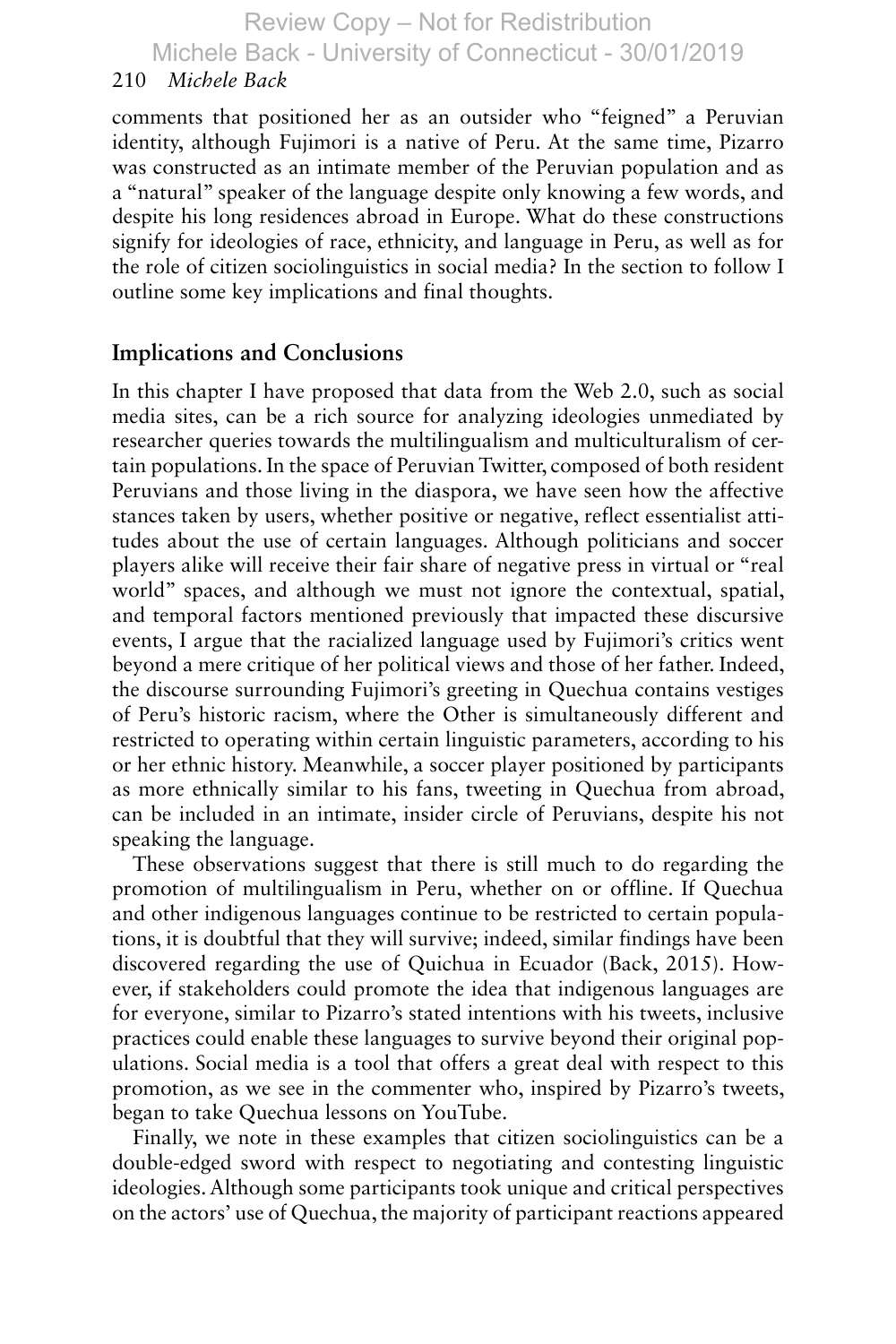## *Race and Linguistic Essentialism* 211

to either reinforce racialized discourses surrounding a polemic political figure (Fujimori) or conflated a popular soccer player with an unclaimed indigenous heritage (Pizarro). With this analysis, we note the role of social media in promoting essentialist discourses of language and race through the lens of citizen sociolinguistics. It remains to be seen if these promotions remain the norm in these types of reactions, or if citizen sociolinguistics can be employed as a tool to bring forth a more critical awareness of race and language, and thus effect real change in how these categories are perceived.

#### **Notes**

- 1 . Web 2.0 refers to online content characterized by its interactive, multimodal nature. The term "Web 2.0" is in contrast to the so-called "Web 1.0," which is associated with a moment in Internet history when content was more static and less subject to user interaction.
- 2 . An update on Twitter changed the name of the "Favorites" button to "Likes" in an attempt to facilitate and extend its usage.
- 3 . At the time of the 2011 presidential debates, Fujimori's father was imprisoned in Peru on corruption charges and human rights violations.
- 4 . The term "caviar" in Peru refers to a type of well-meaning, upper middle-class Peruvian of European origin.
- 5 . Pizarro's soccer career included extended periods of playing soccer for the German clubs Bayern Munich and Werder Bremen.
- 6 . This last sentence refers to Pizarro's award by Chile's National Corporation of Indigenous Development (CONADI), mentioned previously in this chapter.
- 7 . It was not possible to locate all of the commenters via geotagging or other location devices, although some of the commenter biographies did note that they lived outside of Peru.

#### **References**

- Back, M. (2015). *Transcultural performance: Negotiating globalized indigenous identities* . Bristol, UK: Palgrave Macmillan.
- Barton, D., & Lee, C. (2013). *Language online: Investigating digital texts and practices* . New York and Abingdon, UK: Routledge.
- Bauman, R., & Briggs, C. (1990). Poetics and performance as critical perspectives on language and social life. *Annual Review of Anthropology*, *19* (1), 59–88.
- Brañez-Medina, R. (2012). *La construcción de la identidad "amixer" (y "no-amixer") en el espacio virtual. Un caso de racismo cultural justificado a través de la ortografía*. Bachelors thesis. Lima, Perú: Pontificia Universidad Católica del Perú. Retrieved from http://tesis.pucp.edu.pe/repositorio/handle/123456789/1618
- Brañez-Medina, R. (2015). *Macho peruano que se respeta: un estudio sobre la representación discursiva de la peruanidad masculina en el espacio virtual*. Master's thesis. Lima, Perú: Pontificia Universidad Católica del Perú. Retrieved from http:// tesis.pucp.edu.pe/repositorio/handle/123456789/6637
- Charmaz, K. (2006). *Constructing grounded theory: A practical guide through qualitative research* . London: Sage Publications.
- Daniels, J. (2013). Race and racism in Internet studies: A review and critique. *New Media & Society*, 15(5), 695–719.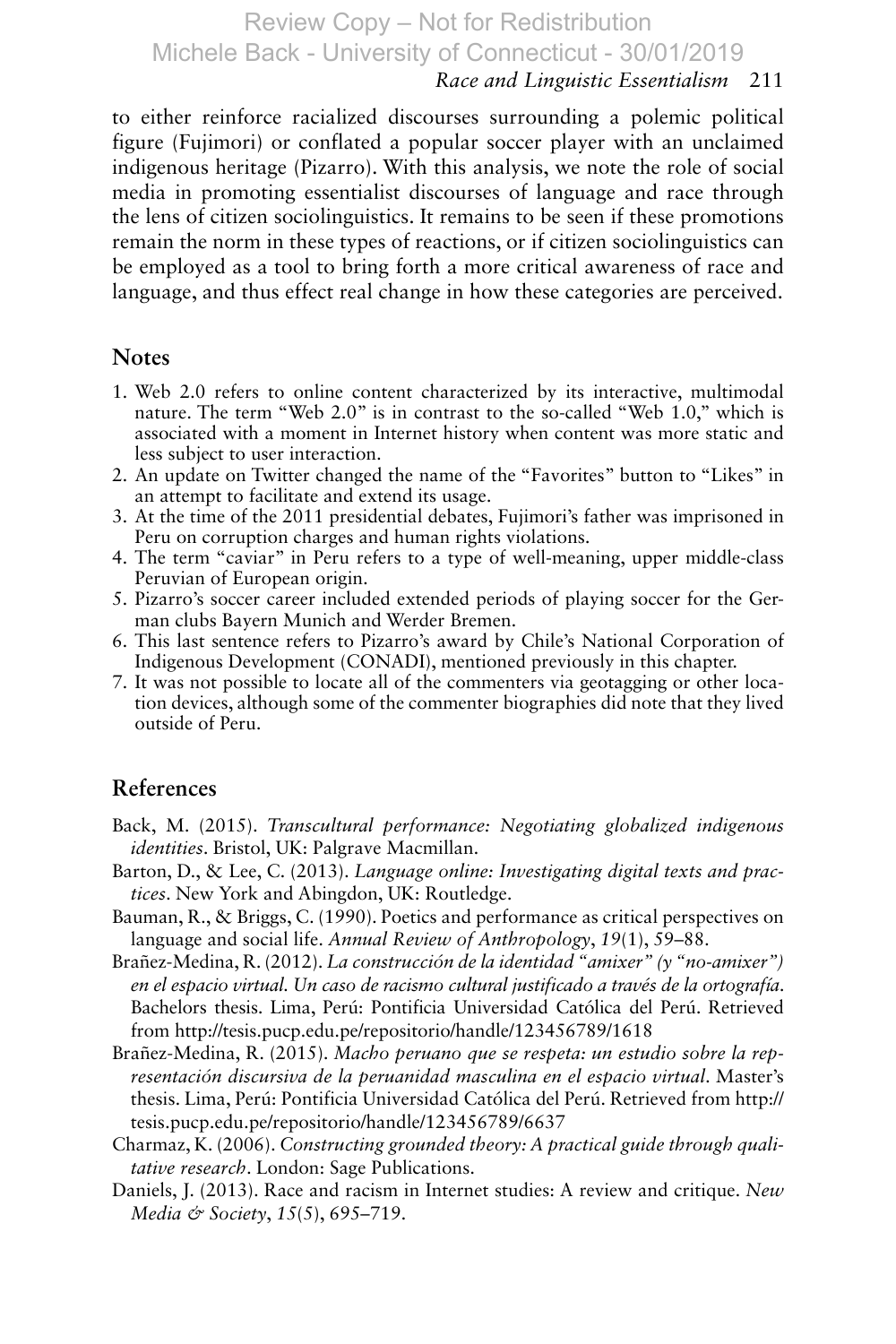Michele Back - University of Connecticut - 30/01/2019

#### 212 *Michele Back*

- Du Bois, J. W. (2007). The stance triangle. In R. Englebretson (Ed.), *Stancetaking in discourse: Subjectivity, evaluation, interaction* (pp. 139–182). Amsterdam: John Benjamins.
- Enli, G. (2017). Twitter as arena for the authentic outsider: Exploring the social media campaigns of Trump and Clinton in the 2016 US presidential election. *European Journal of Communication*, *32* (1), 50–61.
- Foros Perú. (2011, mayo 30). *¿Qué dijo Keiko en quechua?* Retrieved from www. forosperu.net/temas/que-dijo-keiko-en-quechua.213261/
- Gestión. (2015). Al cierre del 2015 se llegará a cuatro millones de peruanos usuarios de Twitter. Retrieved from http://gestion.pe/tendencias/al-cierre-2015-se-llegara-4-millones-peruanos-usuarios-twitter-2124282
- Glaser, B. G., & Strauss, A. (1967). *The discovery of grounded theory: Strategies for qualitative research* . New York: Aldine de Gruyter.
- Graham, T., Jackson, D., & Broersma, M. (2014). New platform, old habits? Candidates' use of Twitter during the 2010 British and Dutch general election campaigns. *New Media & Society*, *18* (5), 765–783.
- Hermida, A. (2010). From TV to Twitter: How ambient news became ambient journalism. *Media/Culture Journal*, *13*(2). Retrieved from http://ssrn.com/abstract= 1732603
- Honeycutt, C., & Herring, S. (2009). *Beyond microblogging: Conversation and collaboration via Twitter*. Proceedings from the Forty-Second Hawai'i Conference on System Sciences. California: IEEE Press.
- Huayhua, M. (2014). Racism and social interaction in a southern Peruvian combi. *Ethnic and Racial Studies*, *37* (13), 2399–2417.
- Huberman, B., Romero, D., & Wu, F. (2009). Social networks that matter: Twitter under the Microscope. *First Monday*, *14*(1). Retrieved from http://firstmonday. org/article/view/2317/2063
- Jaffe, A. (2009). *Stance: Sociolinguistic perspectives*. Oxford: Oxford University Press.
- Java, A., Song, X., Finin, T., & Seng, B. (2007). *Why we Twitter: Understanding microblogging usage and communities*. Proceedings of the 9th WebKDD and 1st SNA-KDD 2007 Workshop on Web Mining and Social Network Analysis, San Jose, CA, pp. 56–65.
- Mills, J., Bonner, A., & Francis, K. (2006). The development of constructivist grounded theory. *International Journal of Qualitative Methods*, *5* (1), 25–35.
- Ministerio de Cultura del Perú. (2015, May 18). *Ministerio de Cultura presenta Semana de la Diversidad Cultural y Lingüística*. Retrieved from www.cultura. gob.pe/es/comunicacion/noticia/ministerio-de-cultura-presenta-semana-de-ladiversidad-cultural-y-linguistica
- Ministerio de Educación del Perú. (2016). *Plan nacional de Educación Intercultural Bilingüe al 2021*. Retrieved from www.minedu.gob.pe/campanias/pdf/eib-planes/ rm-629-2016-minedu-plan-nacional-eib.pdf
- Noriega, M. (2014). Why we retweet. *The Daily Dot*. Retrieved from www.dailydot. com/debug/why-we-retweet/
- ONPE—Oficina Nacional de Procesos Electorales. (2011). *Resultados elecciones generales y de Parlamento Andino 2011*. Retrieved from www.web.onpe.gob.pe/ modElecciones/elecciones/elecciones2011/1ravuelta/
- Ott, B. L. (2016). The age of Twitter: Donald J. Trump and the politics of debasement. *Critical Studies in Media Communication*, *34* (1), 59–68.